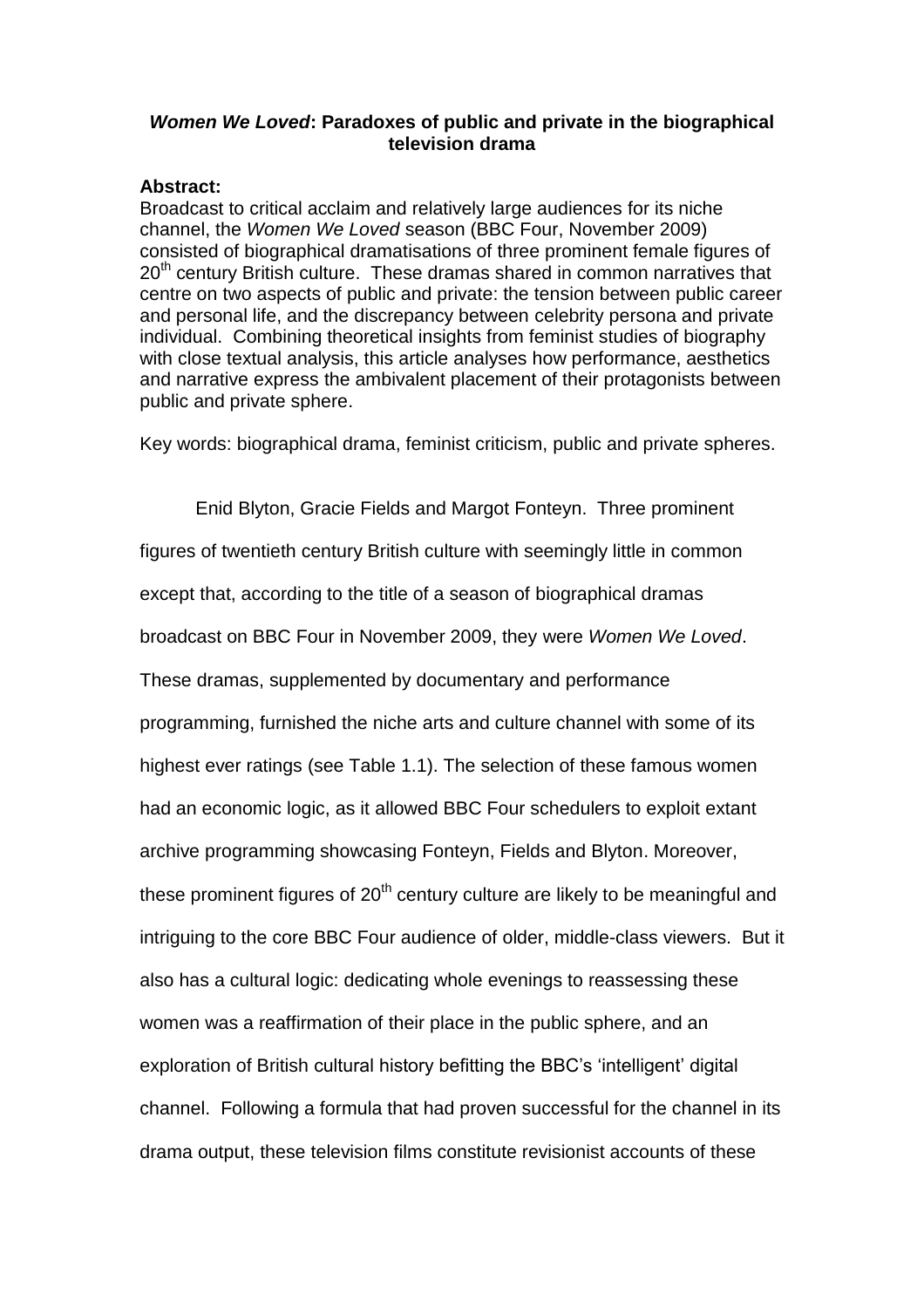women based upon the scrutiny of the private individual beneath the public persona. The central thrust of the dramas was to reveal the complexity and (usually) darkness of these personal lives, aiming to show the 'truth' beneath the celebrity surface (Andrews, 2016a).

| Title       | <b>Broadcast</b>           | Number of      | <b>Supplementary archive</b>        |
|-------------|----------------------------|----------------|-------------------------------------|
|             | <b>Date</b>                | <b>Viewers</b> | programming                         |
| <b>Enid</b> | 16 November                | 1, 371, 000    | Bookmark: Enid Blyton (original tx. |
|             | 2009                       |                | BBC Two, 26 December 1992)          |
|             | <b>Gracie!</b> 23 November | 1, 514, 000    | Amazing Gracie (original tx. BBC    |
|             | 2009                       |                | Four, 23 Sep 2004)                  |
| Margot      | 30 November                | 804,000        | Marguerite and Armand (Taken        |
|             | 2009                       |                | from The Magic of Dance, original   |
|             |                            |                | tx. BBC Two, 10 December 1979)      |

**Table 1.1 Broadcast Information for** *Women We Loved* **season**

(Sources: BARB 2015; BBC 2015)

This is made explicit from the opening of the first film in the season, *Enid.*  After an intertitled apologia reminding the viewer that 'some scenes have been invented and events conflated for the purposes of the narrative' fades, the camera pans past a BBC radio microphone, settling on the shadowshrouded profile of Enid (Helena Bonham Carter). She is questioned on her prolificacy, and the possibility that she is not the true author of all of her books. Her denial is issued with haughty, wide-eyed fervour: 'I am the guardian of our children's morals. How can I uphold this position if there is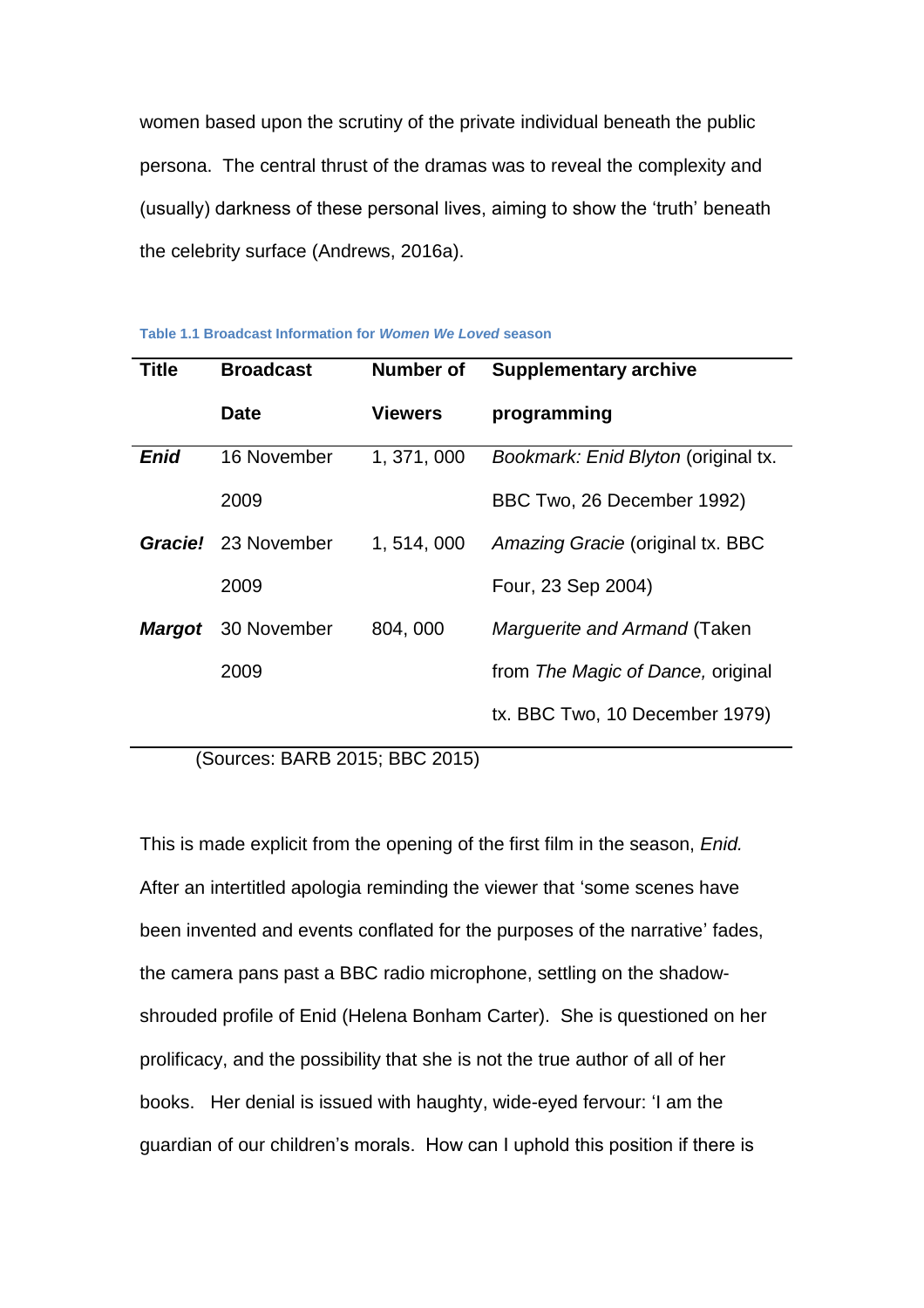the merest hint that I am not all that I seem?' The drama's project will be to undermine this statement, to prove, indeed, that Enid was not all she seemed. This is highlighted in the very next shot, a close up of Enid's lips as she applies crimson lipstick. Little could better suggest feminine mendacity than the act of concealing one's true face with make-up, evoking the figure of the *femme fatale*, the popular icon of 'epistemological trauma' (Doane 1991, 1). The film's key narrative thrust is to reveal the distance between Enid's conservative public image as the embodiment of a middle-class ideal of wifeliness and motherhood, and the 'truth' of her more complex family life. If we are to take the claim of the intertitle seriously, the film will constitute a factfiction hybrid about a woman who was a self-invented character. The films in the season (which all bear a similar disclaimer) each trace this line, performing one of biography's major tasks: unsettling the carefully constructed public image through scrutiny of the private life.

*Enid* tells the story of Blyton from childhood to the beginnings of her dementia, focusing on her harsh treatment of her first husband, Hugh (Matthew Macfadyen), and her children, and the ruthless way in which she erased from her mind and – where she could – from public record aspects of her life that didn't suit her preferred story. She is represented as a cold fantasist, permanently damaged by her father's abandonment of the family in her adolescence. In contrast, *Gracie!* provides an attempt at character rehabilitation rather than assassination. Gracie Fields's reputation was significantly damaged when she left England during the Second World War to give concerts in support of the war effort, and to avoid the arrest of her Italian husband, but she was vilified in the press for doing so. The film's narrative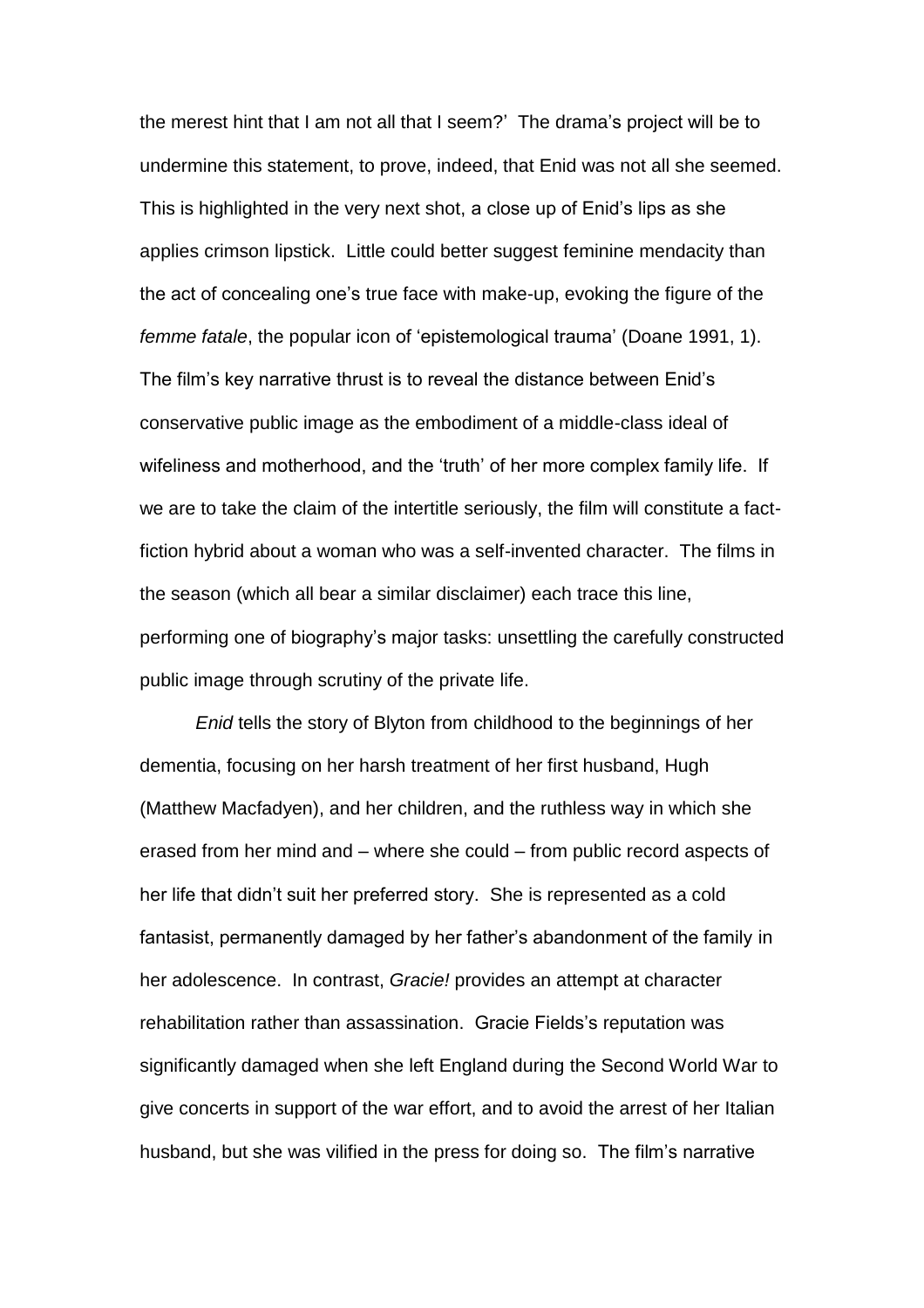focuses specifically on this part of Fields's life, eliding her rise to fame and unhappy first marriage. It is an affectionate portrayal of Fields (Jane Horrocks) that emphasises the patriotic sacrifice of her private life to public duty. *'*Private life' is represented by husband Monty (Tom Hollander), who is consistently frustrated by 'our Gracie's' unwillingness to retire and become *his* Gracie. *Margot* similarly explores the effects of a delayed retirement, with a narrative structure that focuses on this specific moment from the protagonist's life. Aging prima ballerina Fonteyn (Anne-Marie Duff) is torn between the financial and emotional demands of her diplomat husband, Tito Arias (Con O'Neill), and her position as much-loved public figure. Her professional life is reinvigorated by the arrival of the charismatic Russian exile Rudolph Nureyev (Michiel Huisman), while Tito siphons off the proceeds of Margot's star partnership to pay for his attempted coup in native Panama. Each of the films explores the ways in which public success for the famous woman either conceals or causes private agony.

This 'collision between the public and private figure', as Márta Minier notes, is an age-old convention of film biopics inherited by what she calls the 'bio-docudrama'. (2014, 97). Dennis Bingham has outlined a specific resonance of public and private in the female-centred biopic:

Female biopics play on tensions between a woman's public achievements and women's traditional orientation to home, marriage and motherhood. In consequence, female biopics often find suffering (and therefore) drama in a public woman's very inability to make her decisions and discover her own destiny. (Bingham, 2010, 213)

Similar lines of argument around gendered life histories are routinely pursued in the scholarly study of biography. Feminist biography scholars have interrogated the influence of the 'separate spheres' idea in the ways in which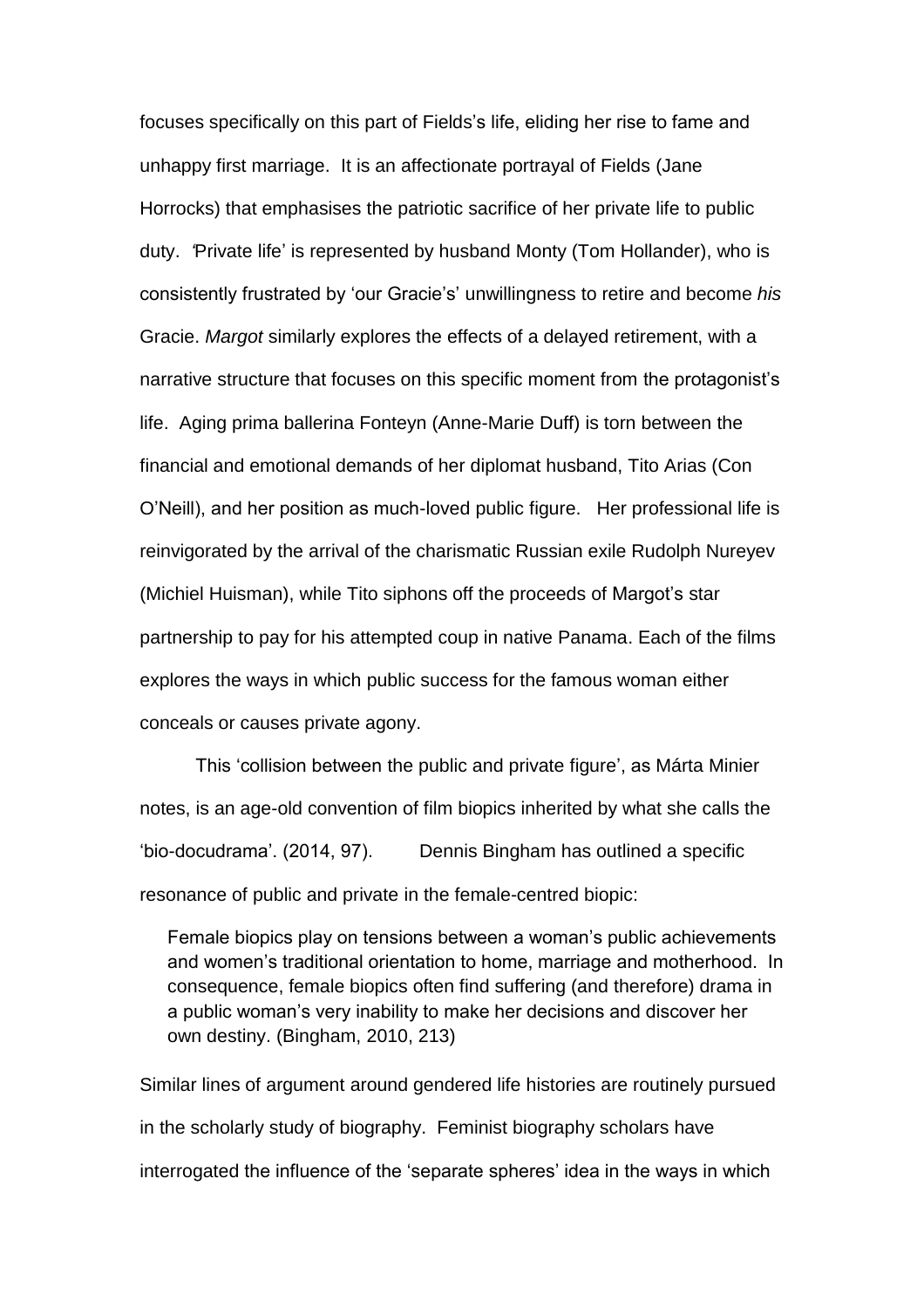the lives of public women have been written. Public and private, in the life histories of women, have two interlinked but distinct meanings and consequences. The first is the traditional location of women in the domestic, private sphere, outside of the public sphere of discourse and politics. The second is the sense, as discussed above, of the biography as an attempt to excavate the private individual beneath the public persona., According to Richard Klein, controller of BBC Four at the time, this was central to the objectives of the channel's drama policy:

BBC4 is the place where dramas look to explore that space between artists' public works and private lives, shedding light on the artistic process while offering intelligent entertainment. (Conlan, 2009)

In its deconstruction of public and private spheres, the biography overlaps with television, a medium whose *modus operandi* is to bring the public sphere into the privacy of the home, and with the specific institutional remit of this broadcaster to provide 'intelligent entertainment'. Taking its cue from feminist biography studies, this article analyses how these two senses of the public/private dichotomy work in relation to biographical television drama about women, taking *Enid, Gracie!* and *Margot* as its case studies*.* It will explore how performance, narrative and aesthetics combine in these television dramas to dramatise the effects of the public/private binary in these women's biographies. I begin by exploring how the films represent the tension between the domestic private sphere and the (cultural) public sphere of the subjects' careers. I go on to analyse the distinction between the publicly constructed persona of the individual portrayed and their private self. Considering the relationship between fact and fiction in these dramas, I explore the paradoxical positioning of their narratives as the 'truth' behind the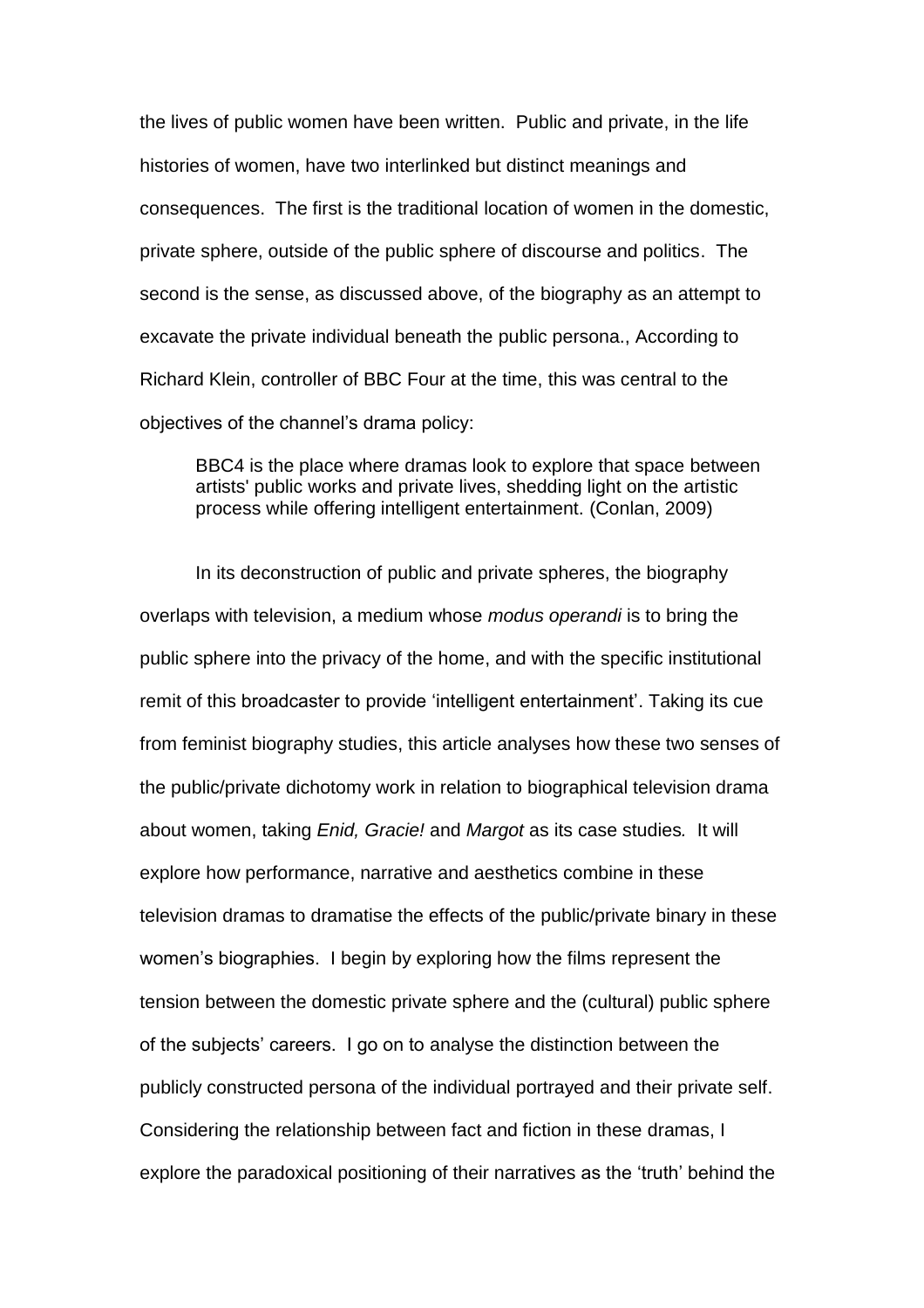public persona, via the construction of a fictive version of the private personality.

### **Public and private spheres in biography and television**

There are two broad ways of conceiving the relationship between feminism and biography. The first is to think about the contribution of biography to feminism, that is, to consider the influence that the writing of (in)famous women's lives has had on women's advancement. As Jacquelyn Dowd Hall noted, this is often a process of reclamation:

Feminist biographers often see themselves as engaged in an act of rescue, trying to restore to their rightful place foremothers who have been ignored, misunderstood or forgotten. (1987, 23)

While, of course, not all biographies of women are explicitly or implicitly feminist, the writing of a wider range of life stories is a means to recognise the contribution of women to the public sphere, and to argue for women's further inclusion in public discourses of history, politics, culture and so on. The second key influence of feminism is on the *theorisation* of biography. The use of biography as a lens through which wider historical change and social constructs can be examined is common to the feminist study of the genre.

Three areas of enquiry have been central to feminist (auto)biographical analysis. The first concerns the ways in which gender affects identity and subjectivity. If, in the past, women have not been granted full subjecthood, then how can we make sense of women within a mode of writing which focuses on the individual as a subject? (Smith, 1993) The second key area questions the power dynamic in the relationship between biographer and subject, with feminist scholars like Liz Stanley, Paula Backscheider and Judy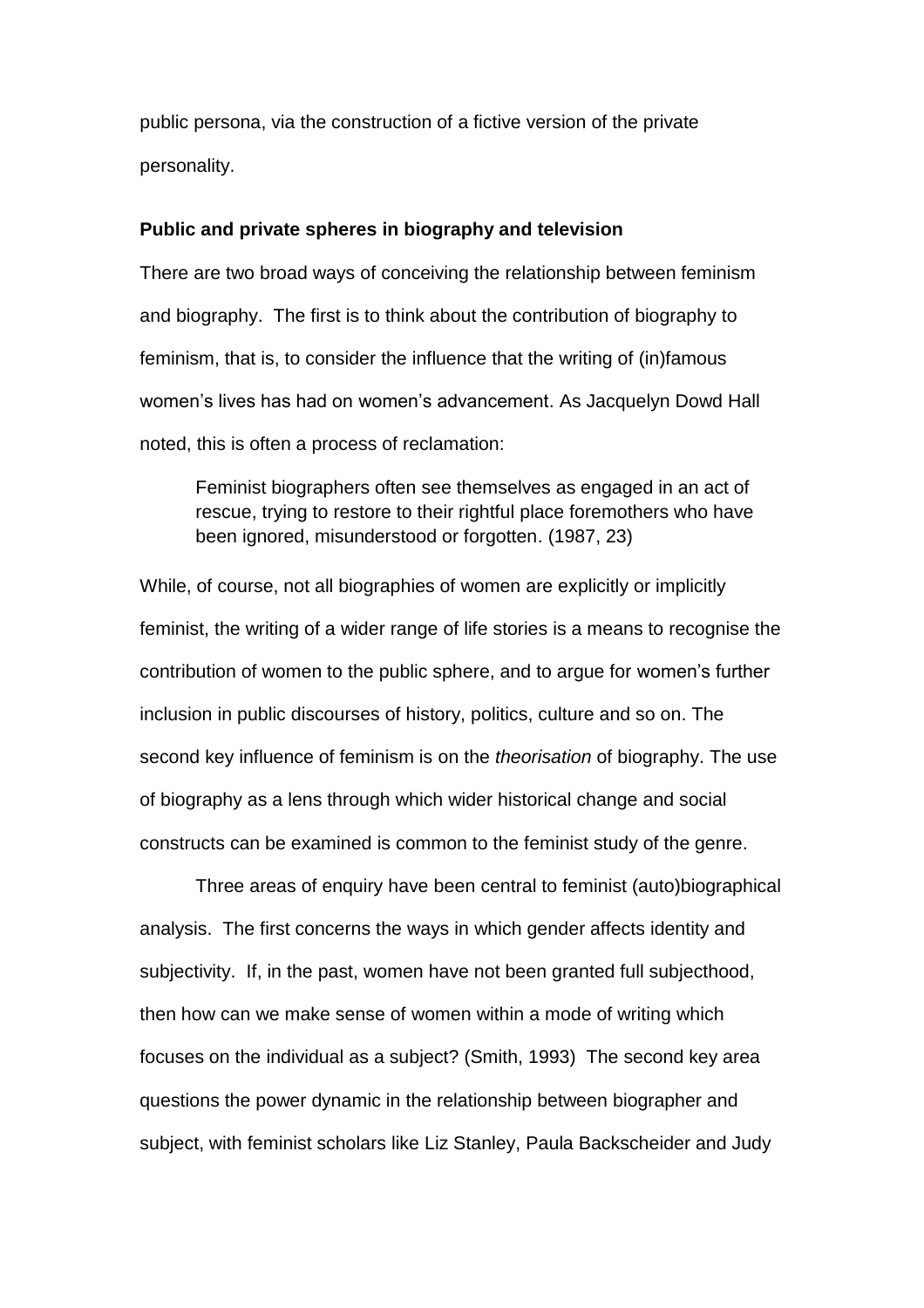Long suggesting that a truly feminist biography will allow for a greater level of openness in reading, and a more exploratory rather than expository style of storytelling than is conventional in the biographies of public figures. Finally, the focus on an individual woman's life story has been a powerful way of understanding in microcosm the complex relationship between public acts and private life, and women's access to the public sphere. Paula Backscheider argues that feminist interventions have placed an *inclusive* emphasis on the intimate sphere, on the 'ordinary' aspects of an individual's domestic life (1999, 153). Biographical studies of women have thus been required to grapple with the dual meanings of private/public: the domestic versus the political, and the interior versus the exterior self.

Here, there is a productive intersection with standard theorisations of television as a quotidian medium of the public sphere that is consumed (customarily) within the private spaces of the home. However, this aspect of television's mediality led prominent biopic scholar George Custen to conclude that, in its co-option of the audiovisual biographical narrative, television changed the terms by which fame might be understood, telling smaller, more ordinary stories within a 'shrinking frame'. Custen equates the focus of the television movie biography on ordinary people with a 'vernacular perspective' (1992, 221). Though he does not outwardly associate this 'shrinking frame' with the telling of female stories, it is difficult not to see this critique of television biography as gendered, especially since the kinds of programming he discusses are television movies-of-the-week marketed predominantly to women (Lipkin, 2002). It is interesting to note that the very aspect of television biography of which Custen seems to be most suspicious - the redrawing of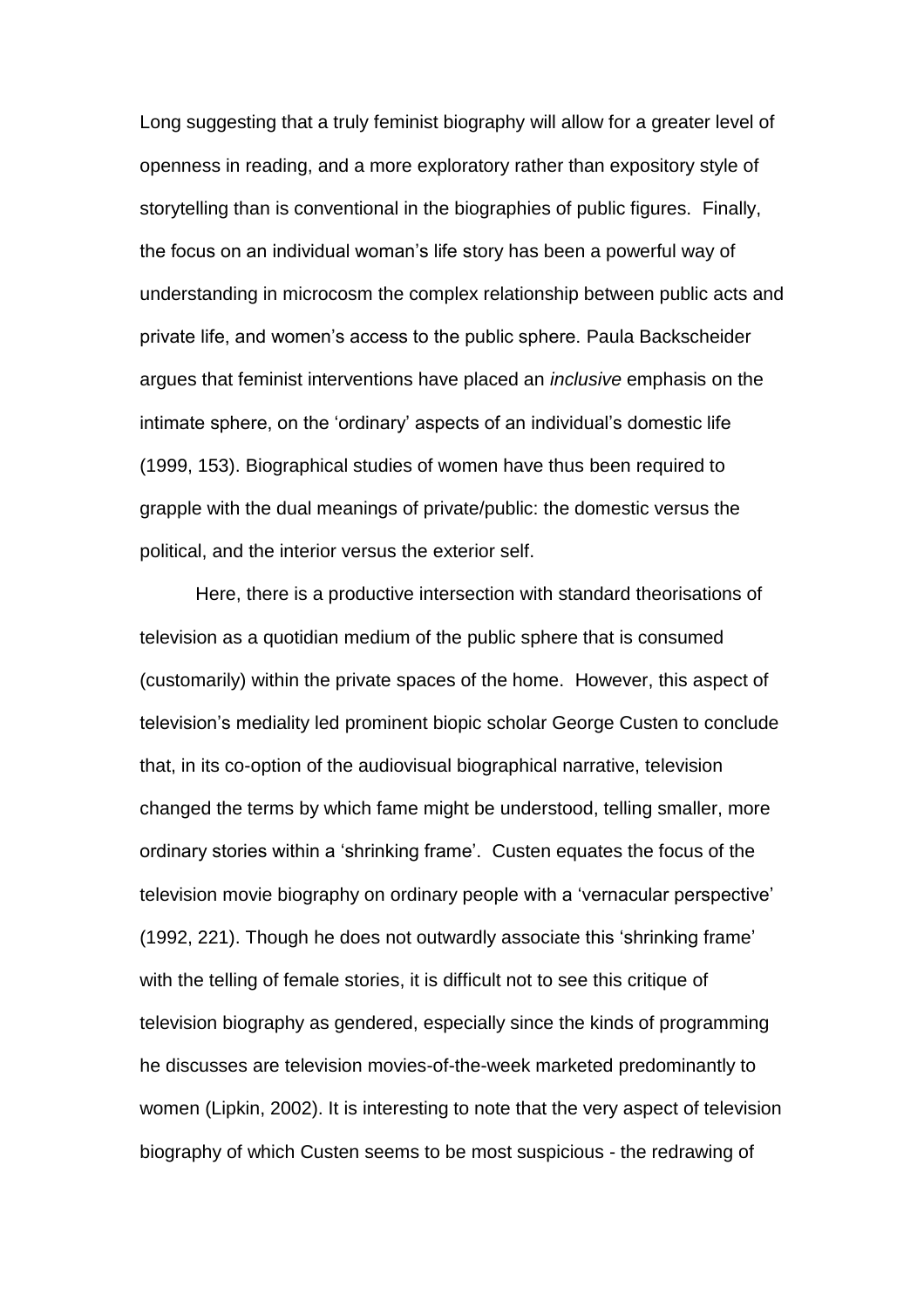'fame' to include apparently ordinary or inauspicious people - is analogous to the efforts of feminist biographers to make seen the unseen: the lives of nonfamous women, or the domestic lives of those who have achieved notoriety. Custen's critique of television as an insufficiently 'large' medium for the publicisation of lives is also provocative when compared with the feminist treatment of television:

Feminist television critics … also sought to critique the 'two sphere' mythos that private and public life were somehow divided, with the housewife in the private space of the home and politics as a public and male domain. In other words, like other feminists of the time, feminist TV critics proceeded on the more general second wave premise that 'the personal is political'. (Brunsdon and Spigel 2008, 7)

Feminist critics have sought to account for television's dual role as a medium of public address and of domestic intimacy, and for the place of women therein. The television biopic intersects these areas, emphasising the paradoxes and complexities between public and private sphere, female narrative and medium.

In her influential study of the theoretical problems with ideas of the 'public sphere', Nancy Fraser appeals for the recognition that these are 'cultural classifications and rhetorical labels' which are 'deployed to delegitimate some interests, views and topics and to valorize others' (1990, 73). Fraser's acknowledgement of the social constructedness of the terms of reference for 'public' and 'private' spheres is useful in the cultural analysis of representation of these spheres. As Susan Moller Okin points out, these distinctions are gendered:

Men are assumed to be chiefly preoccupied with and responsible for the occupations of the sphere of economic and political life, and women with those of the private sphere of domesticity and reproduction. Women have been regarded as 'by nature' both unsuited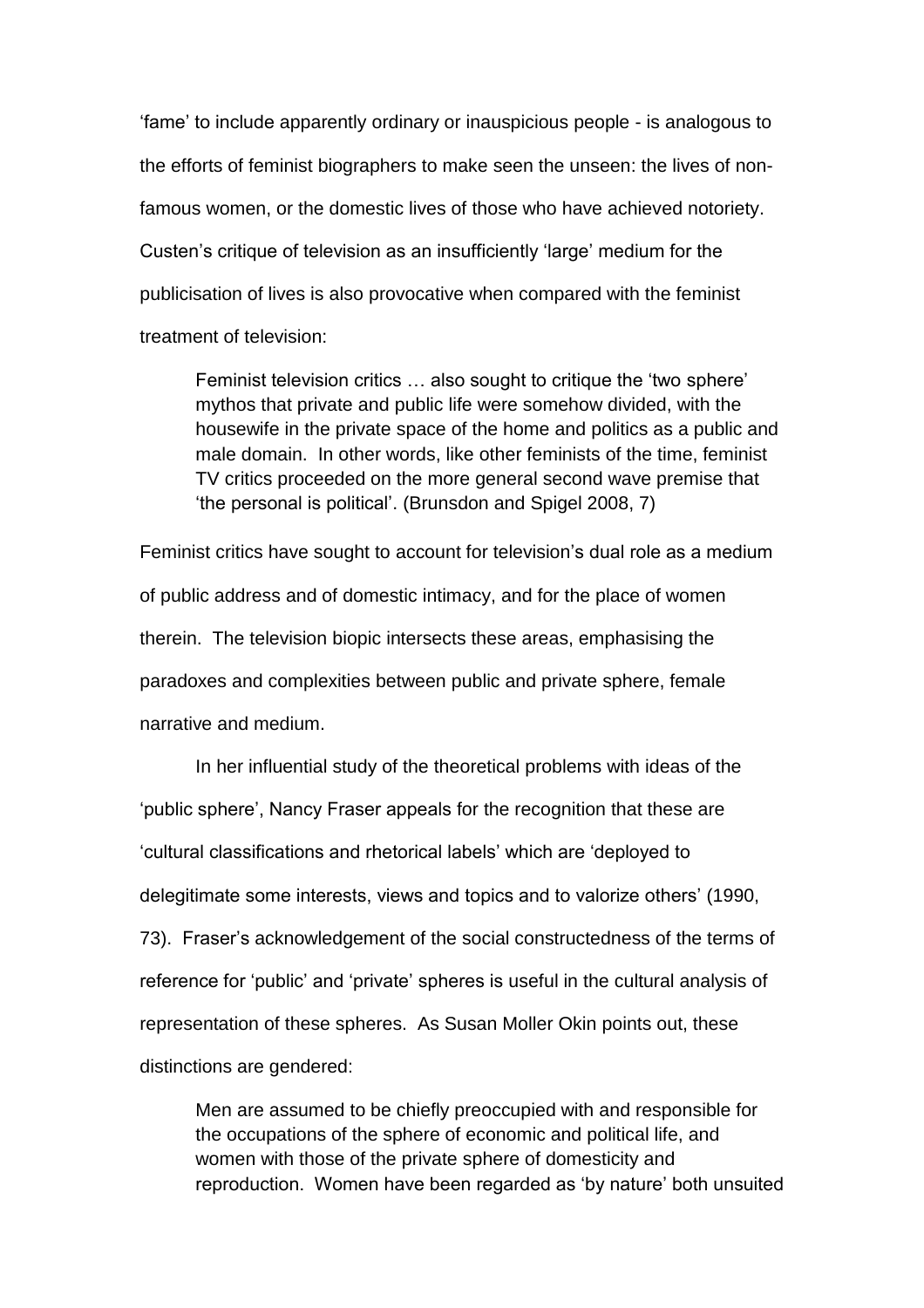to the public realm and rightly dependent on men and subordinated within the family. These assumptions, not surprisingly, have pervasive effects on the structuring of the dichotomy and of both its component spheres. (1998, 117)

The perception of women as 'by nature' subtended by the private sphere, perpetuated by representations across culture, is used as (faulty) reasoning for their lack of influence or representation in the public sphere. Part of the feminist response to this problem has been to argue for a greater recognition and re-legitimation of the private sphere. However, as Kay Ferres has noted, this has had ambivalent effects on the acknowledgement of women in the public sphere:

Despite, or perhaps because of, the successful installation of a feminist version of 'women's narrative' – one that makes identity claims by bringing private life and sexuality into view – it is still very difficult to account for women's influence and reputation in public arenas. (2002, 303)

All of this points to a paradox in the female biography: to account for this (exceptional) woman's position in the public sphere, we must understand her uneasy place in the private sphere. In each of the *Women We Loved* films, a core component of the dramatic narrative is the exploration of this relationship between domesticity and publicity.

#### **Dramatising separate spheres**

Of the *Women We Loved* dramas, *Enid* is the most critical of the placement of its protagonist between spheres. Enid is portrayed as being *excessively* comfortable with her position as a public figure, to the extent of braggadocio. For instance, in a moment of domestic intimacy – Enid is propped up in bed reading letters as Hugh enters the room and undresses –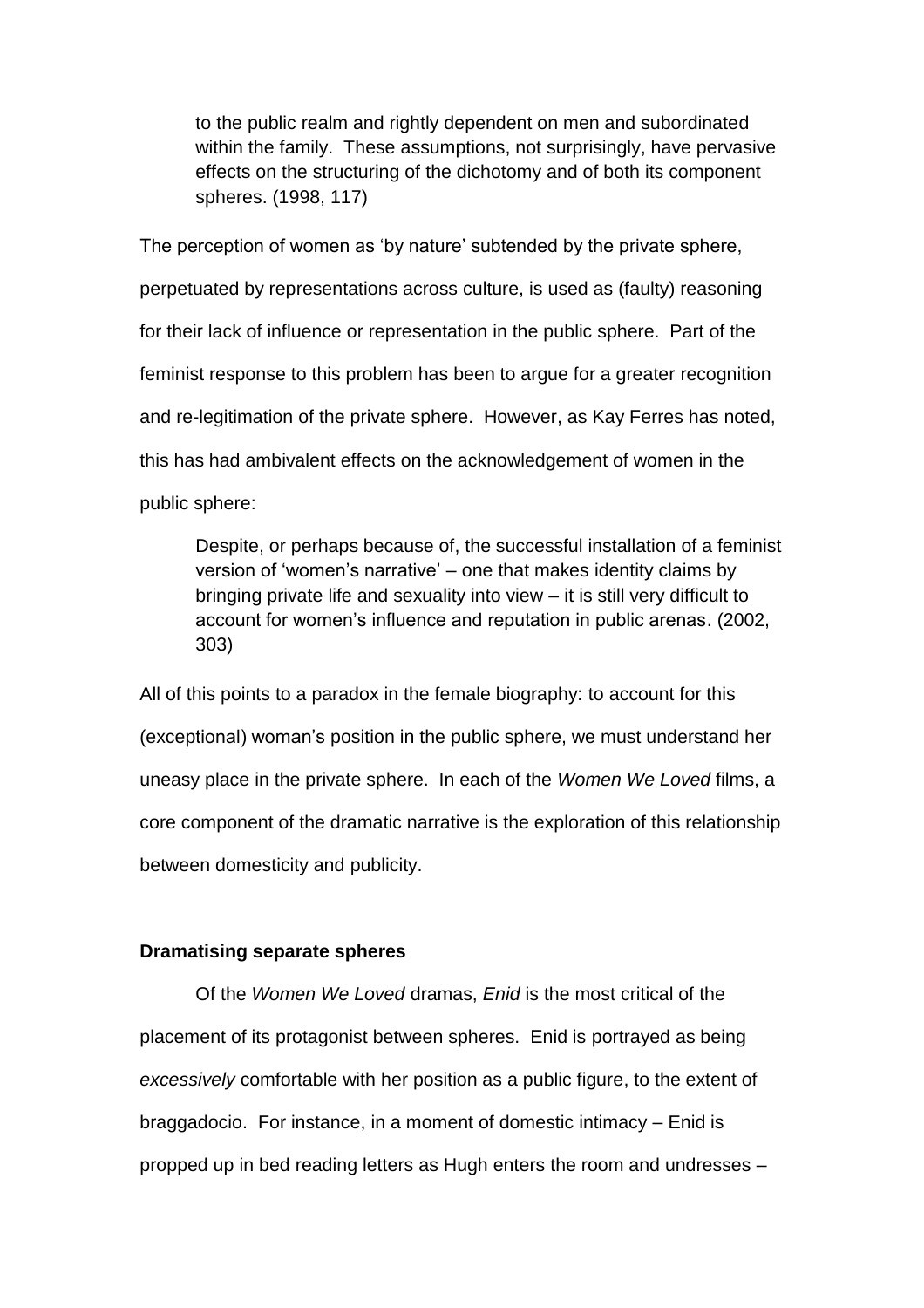she abruptly begins a conversation 'Do you know, last year I made more money than the Chancellor of the Exchequer? I had twenty-three books published.' His sarcastic response - 'good for you. How was the tea party?' (referring to a publicity event she has arranged for her child fans) - is designed to undermine Enid's confidence. When Enid responds positively, with a lively description of the party, she is silenced again by Hugh's badtempered reminder that 'we're about to go to war', chastising her characterisation of this as 'depressing' by curtly arguing 'reality often is'. 'Reality' is presented as the domain of international politics, contrasted with the supposedly less 'real' domestic, child-centred life. Hugh's invocation of the 'real world' is meant as a corrective to Enid's attempt to insert herself into the cultural public sphere on similar terms to powerful men through an assertion of her comparative wealth status. She may have literal capital, but, as a writer of fiction for children, she lacks cultural and political capital.

*Margot* dramatises analogous marital tensions, based this time around a husband failing in the public sphere. Following the discursive formula critiqued by Fraser and Muller Okin, Tito repeatedly trivialises Margot's career in comparison to his, assuming that his work in politics is by nature more important than his wife's in the arts. At the beginning of the film, Tito returns from a failed coup. As the couple recline , her head supinely rested on his lap, he discusses plans for further insurrection. The placement of their bodies conveys the unequal power dynamics in their relationship, reinforced in the dialogue. Her concern for his safety is met with disdain: 'This is my life. You know that. It is infinitely more exciting than tripping around on your toes with nancy-boys. Admit it.' Tito is persistent in undermining Margot's career,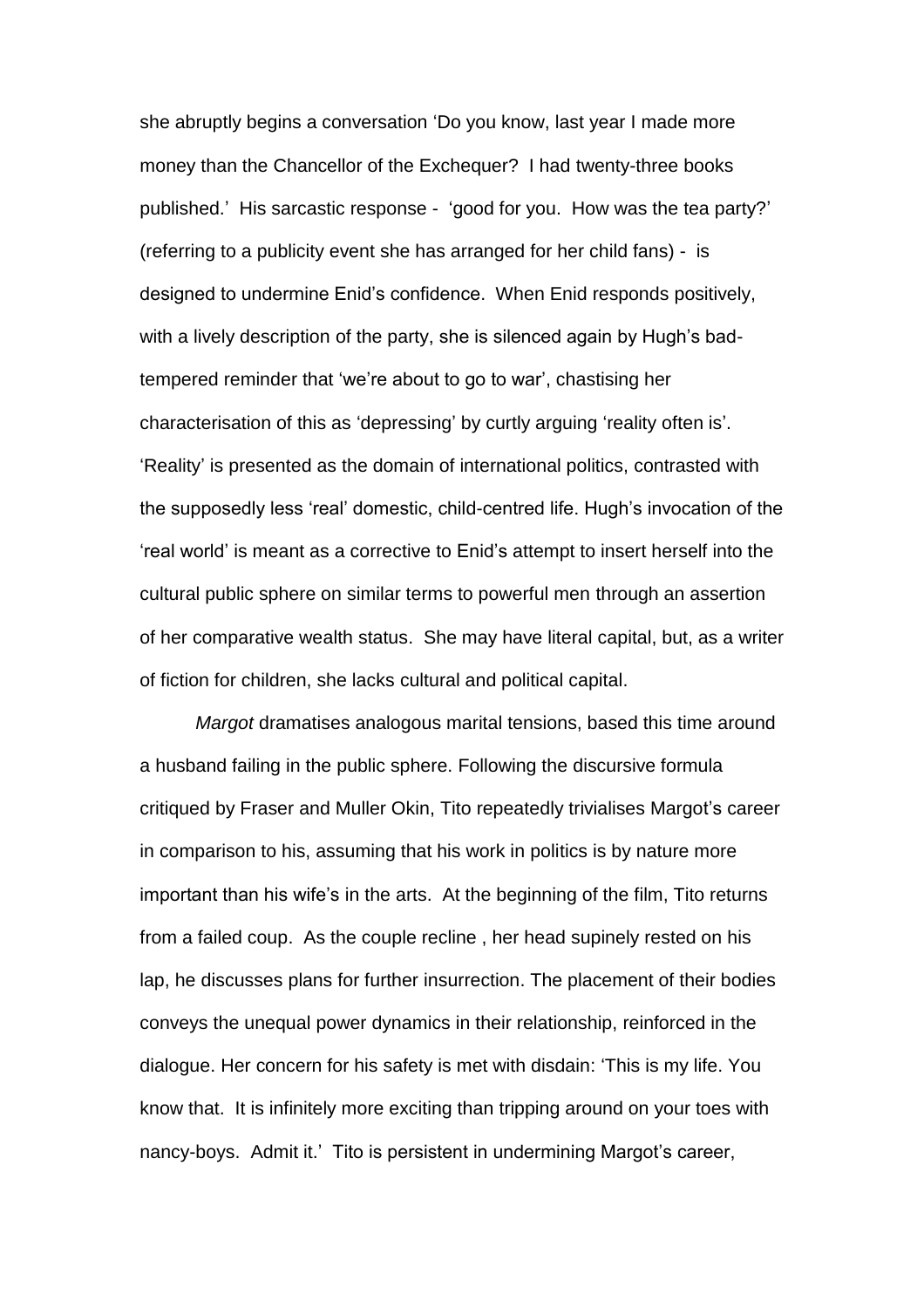overtly comparing it with his as unworthy of serious attention. For instance, at a party in which she attempts to put forward her point of view on the Panamanian situation, Tito humiliates her, scathingly rejecting her opinion and stating to the gathered crowd that she does not 'understand' politics. Speaking for her, he denies her right to knowledge of and participation in public matters.

Margot is unequipped with the discursive tools required to participate in the masculine public sphere, as she does not rationalise, rather she *feels*. Margot's body and mind are shown to be inherently intertwined, and she appears to have no capacity to think outside of movement. This is highlighted in the repetition throughout the film of performance sequences, in which shots of Duff's face, shoulders and torso are intercut with wider-angle images of professional dancers. The close-ups reveal Duff's strained facial expressions, especially her widened eyes, conveying intense emotion. Filmed against a black backdrop, with low-key lighting, the diegetic positioning of these sequences is unclear: they could take place as literal on-stage performances, or they could represent the workings of Margot's ballet-centred imagination. The narrative placement of the sequences, often at moments of emotional intensity implies the latter; that dancing, for Margot, is used in lieu of thinking, that she experiences and enunciates only through her body. Sidonie Smith argues that women's identity, subjectivity and embodiment are, indeed, inherently interlinked. Unable to achieve subjectivity without recourse to embodiment, women's role in public life becomes reduced to that of body, with the effect that

Woman's mode, conceived as more natural and less fully human and mature because speechless, inarticulate, unanalytical, unreflective,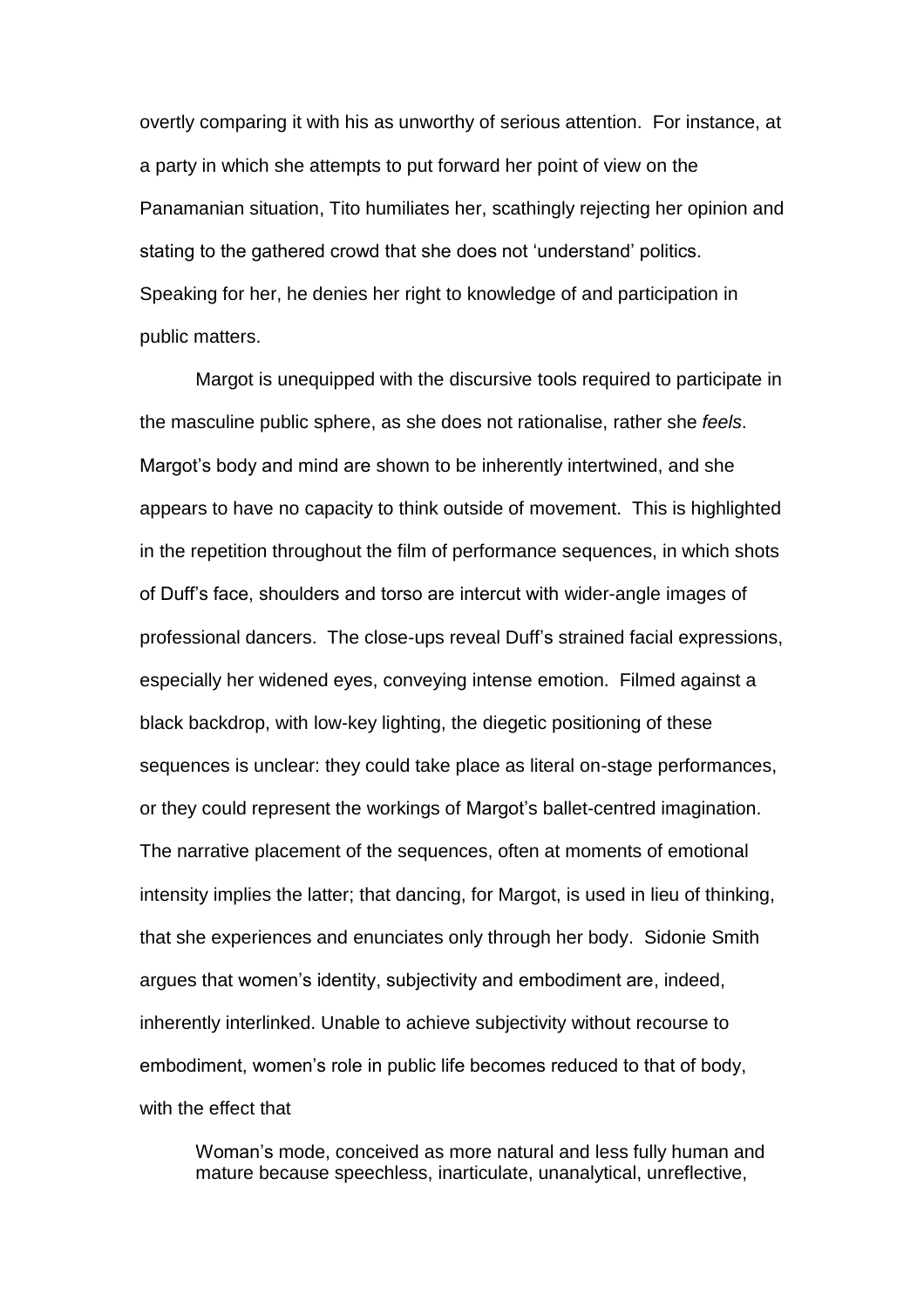disqualifies her for public life and the arena of cultural discourse. (Smith 1993, 15)

Margot's verbal inarticulacy, by comparison with her extraordinary ability to convey meaning through her body seems to reflect this idea. The film's desire to see Margot as an embodied thinker – a woman who could not exist independently of the bodily articulation of ballet – conforms with ideas of Woman's embodied subjectivity outlined by Smith, and is troubling in its limitation of her subjecthood. This is consistently underlined by Tito's frustration with Margot and her career, admonishing her because there is 'nothing outside of it' for her. Only when Tito is dis-embodied (rendered paraplegic) and silenced (through a tracheotomy) as a result of his injuries after an assassination attempt, does Margot's embodied subjectivity win out over his verbal, public self. She is freed to assert herself in the public sphere as she sees fit, though it is telling that the ending to the film is precisely one of those ambiguous performance sequences, concluding, either in Margot's imagination, or on the stage that is more 'real' to her than her private life.

In all three dramas, husbands act as narrative devices to emphasise the disjuncture between a family/domestic life and a public career. In *Gracie!* Monty's relegation to the background in Gracie's life is visualised punctually in early performance sequences. For instance, Gracie gives an impromptu song for British troops encountered on the road in northern France, where she is touring as part of the war effort. Monty has discouraged her from performing for the sake of her health, which she has ignored, citing her public duty to the soldiers as her motivation. The sequence concludes with a two shot with Gracie in close-up in foreground, Monty in the background. To emphasise the power relations between them, this shot begins with Monty in focus, but then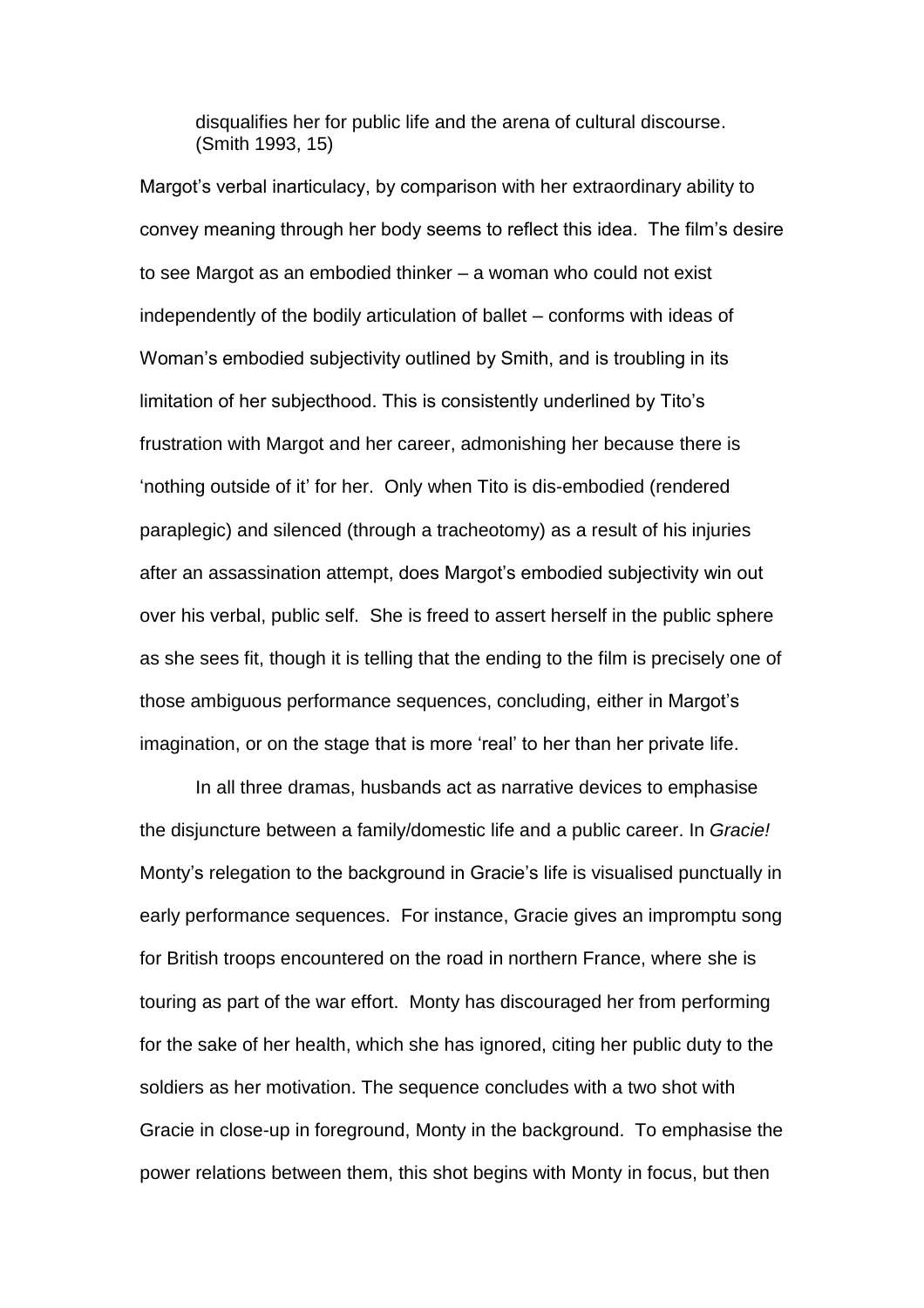racks to Gracie, as she concludes her verse. This visual statement of the programme's thesis about their relationship is reinforced in the next scene, composed of medium close-ups of Gracie on stage, interposed with long shots of Monty watching proudly from backstage. As the song concludes, soldiers jostle past Monty, overwhelming the frame and rendering him tiny within it. Here is a clear visualisation of the idea that Gracie's public duty, represented by her adoring fans, overtakes her personal relationship with Monty.

The film is highly invested in dramatising, and often also redundantly explaining through expository dialogue, the sacrifice of privacy for public duty or successful career. Monty eventually berates Gracie – 'All you can think about is them, them, them. But you're not married to them, you're married to me!' A similar moment occurs in *Margot*, in which an exasperated Tito, admonishing Margot for not taking up her long overdue retirement, barks 'When will you be MY wife?' The career exists in uneasy tension with the domestic life. Questions of 'ownership' over a person in this way seem to be unique to the woman's story, and neither *Margot* nor *Gracie!* seek to challenge the conception that a woman's life is more rounded if she is submits to the desires of a husband. These dramas follow the romantic/domestic storyline that Ginette Vincendeau has recognised as formulaic to female biopics, in the context of an analysis of the representation of Coco Chanel:

The choices the films made in what they represent, and more importantly *do not* represent, make them a fascinating case study for the female biopic, revealing our culture's institutional misogyny, which still makes a woman's professional achievements subservient to her love life. (2014, 191)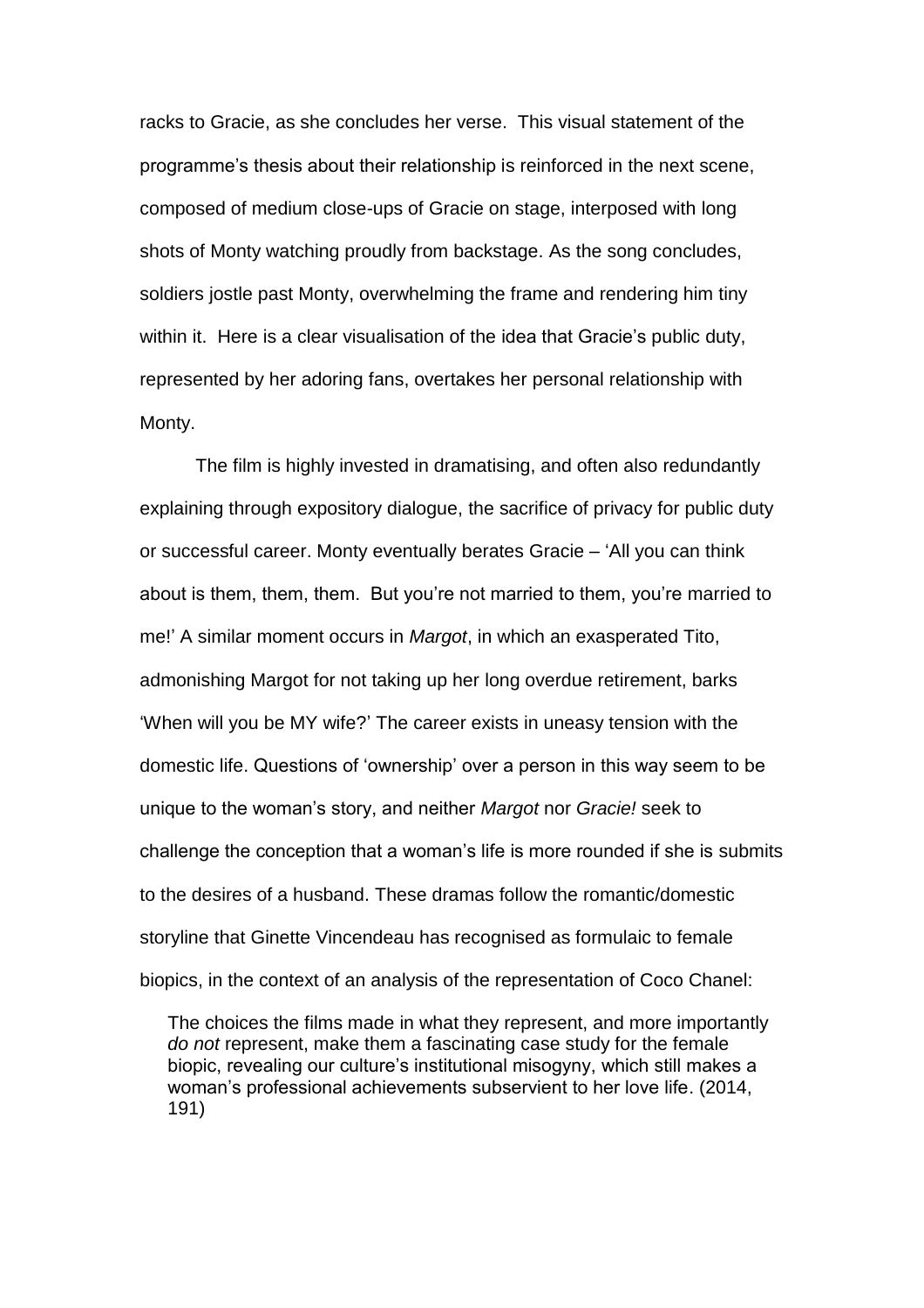The narrative snare that Vincendeau percieves in relation to female biopics is, of course a cultural one, related to Fraser, Muller Okin and many others' conceptions of the cultural positioning of women and the public sphere. It is not simply that these films ignore or sideline the public achievements of the famous woman under scrutiny, it is that they also reduce their uniqueness to a generic story, one that fits within conventions of the romantic melodrama. It is telling, for instance, that each of the *Women We Loved* films contains a scene in which the protagonist, overcome with emotion, collapses into a sobbing heap, borrowing a narrative device so common that it borders on melodramatic cliché. While it may seem apt on the one hand to use the tropes associated with a genre often codified as feminine to dramatise women's lives, the use of these conventions generalise the experiences of women, asserting or assuming the prominence of domestic life rather than public achievement.

While in *Gracie!* and *Margot*, the tension between domestic life and public career is positioned as an inevitable but sad (even torturous) choice for the protagonist, *Enid*'s key point of critique of its subject is that she *wilfully* chooses her public life over her duties as a wife and mother. This is demonstrated early in the narrative, as she ignores her wailing newborn, shutting the door on her to drown out the noise, and continues typing out her writing. The sound effect of typewriter keys thumping up and down is used throughout as an aural motif to signify the dominance of work over family. This is demonstrated most clearly in a short scene in which younger daughter Imogen (Ramona Marquez) waits patiently in bed for her mother to read her a promised bedtime story, but hears only the echoed sound of typewriter keys,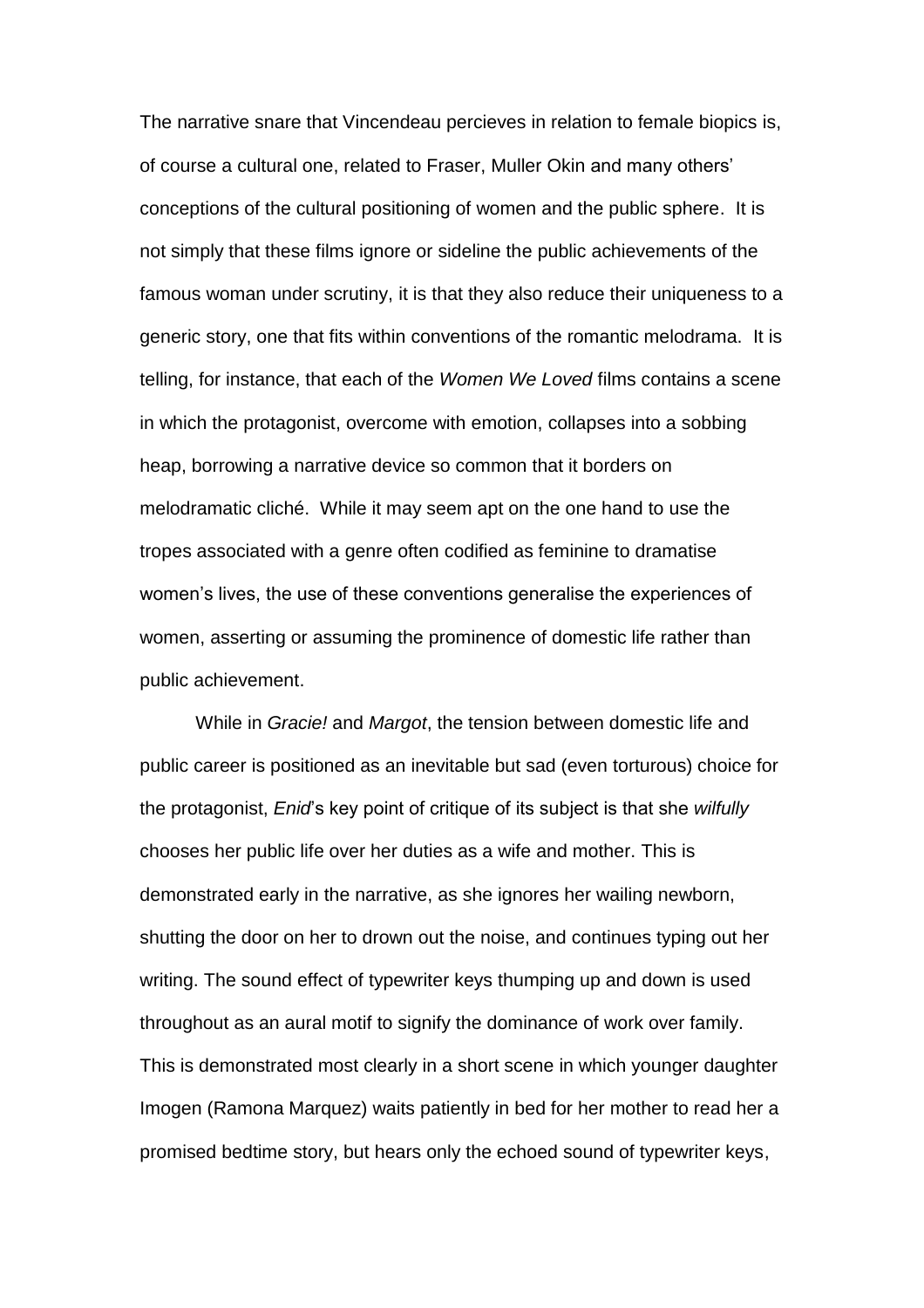exaggerated on the soundtrack to emphasise the distance between mother and daughter. Enid is heard but not seen, not exactly an absent mother, but a half-formed presence in her children's lives. The drama revels in the ironythat Blyton appeared to be oblivious of her own shortcomings as a mother.

Her lack of enthusiasm for her own children, however, is contrasted with her treatment of her 'friends' – the children who read her books and write to her – to whom she is attentive and kind. For example, she holds a tea party at her home for children who have won a competition, to which her daughters are not invited. When questioned by one of the children on her daughters' absence from the party, Enid's response is telling, as it contains what the viewer knows to be a lie about her family life: 'They see me all day everyday. I have to squeeze my writing in between trips to the seaside and picnics and games, you know, all the things that children love to do.' Bonham Carter's reading of this line, beginning with an enthusiastic cadence, but breathily rushing the end of the list, signifies Enid's impatience with the question and, implicitly, with her children. It tells the viewer that this statement is not just an untruth, but one that Enid is weary of. Indeed, elsewhere in the narrative Enid misleads her public about her home life, such as in a radio interview where she declares her satisfaction that she 'manages' her work and home life. Her children listen to this broadcast at home, and look at each other with incredulity. Once again, the sound (interview) and image (the open-mouthed astonishment of the girls) mismatch to emphasise the gap between statement and truth. The use of disjuncture between what is visible – Enid's actions and attitudes – and how this is narrated through dialogue and sound, emphasises the separation between the public facing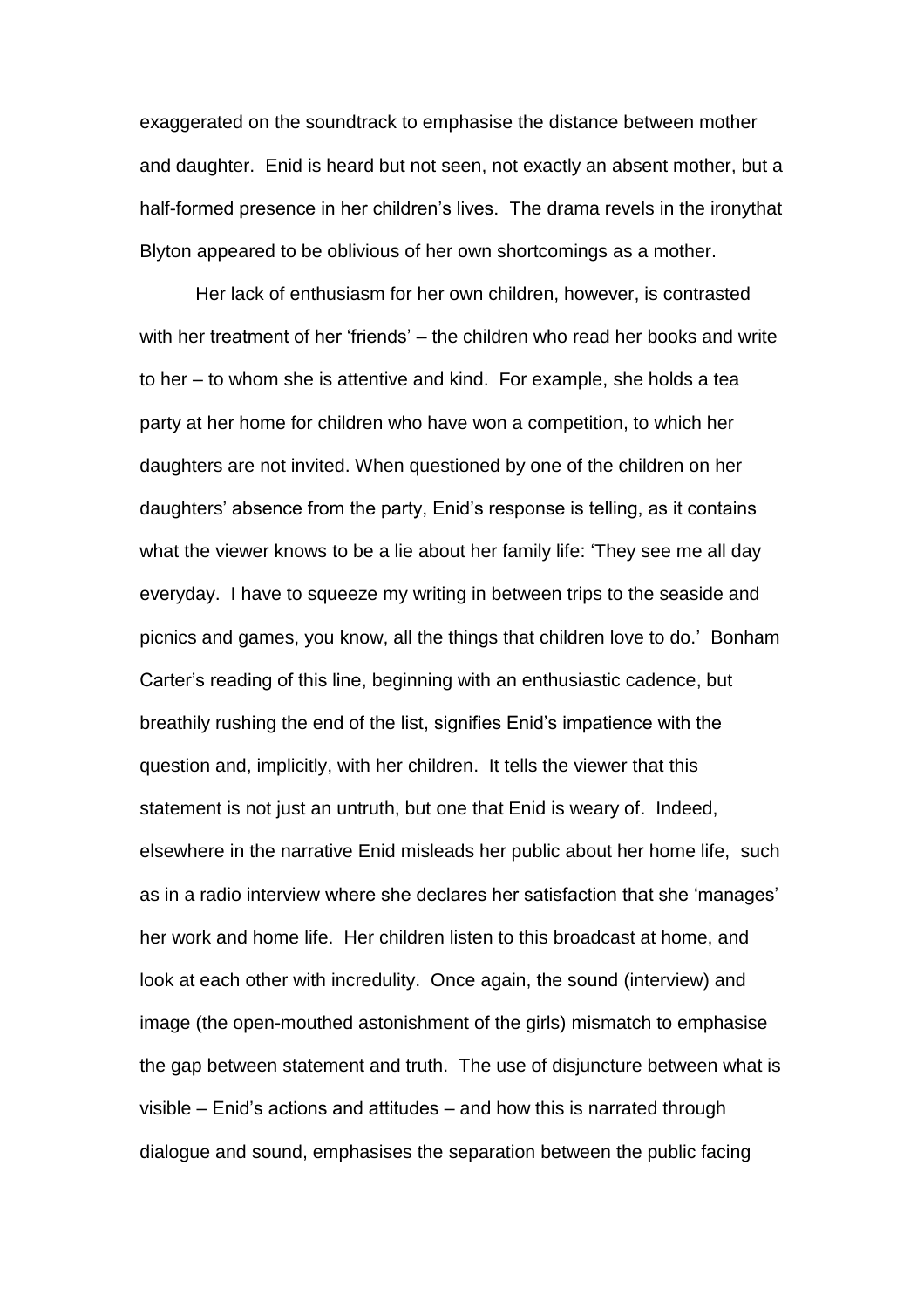Enid and her 'real' private nature. The version of Enid she presents to the public is domestically adept and superhuman in her efforts to balance public and private sphere. The film's key project is to uncover the distance between this and the 'truth' about Blyton, to undermine the publicly constructed version of the author. This is primarily done by showing how Enid constructed this public persona, by showing the work of Blyton's public relations machine.

#### **The Construction of Public Personae and Private Selves**

*Enid* emphasises Blyton's shrewd business sense, and the careful control of publicity she undertook to build a personal brand: attending radio interviews, writing to her legions of young fans, and posing for photographs with her family are all explicitly described as 'work'. The clearest demonstration of Enid's talent for public relations is in the reconstruction of a real-life Pathé newsreel made about the author's family life, which replicates its framing, mise-en-scène and soundtrack fairly precisely. Taking place in the story's third act, this newsreel shows how Enid has replaced Hugh with her new husband (Denis Lawson), using her PR abilities to erase all traces of her old husband from her life, to re-write her own story. The newsreel is distinguished from the film's 'real' diegetic world by the use of grainy blackand-white, and a male voiceover which announces in Received Pronunciation, 'Enid Blyton and her husband Kenneth play tiddlywinks with their daughters. Watch out girls, it seems that mother might be beating you!' This short segment draws to a close with the whirring sound of a film camera shutting down, and the image returns to the colour 'story' camera, which shows the scene in Enid's house as it is set up. As the newsreel camera switches off,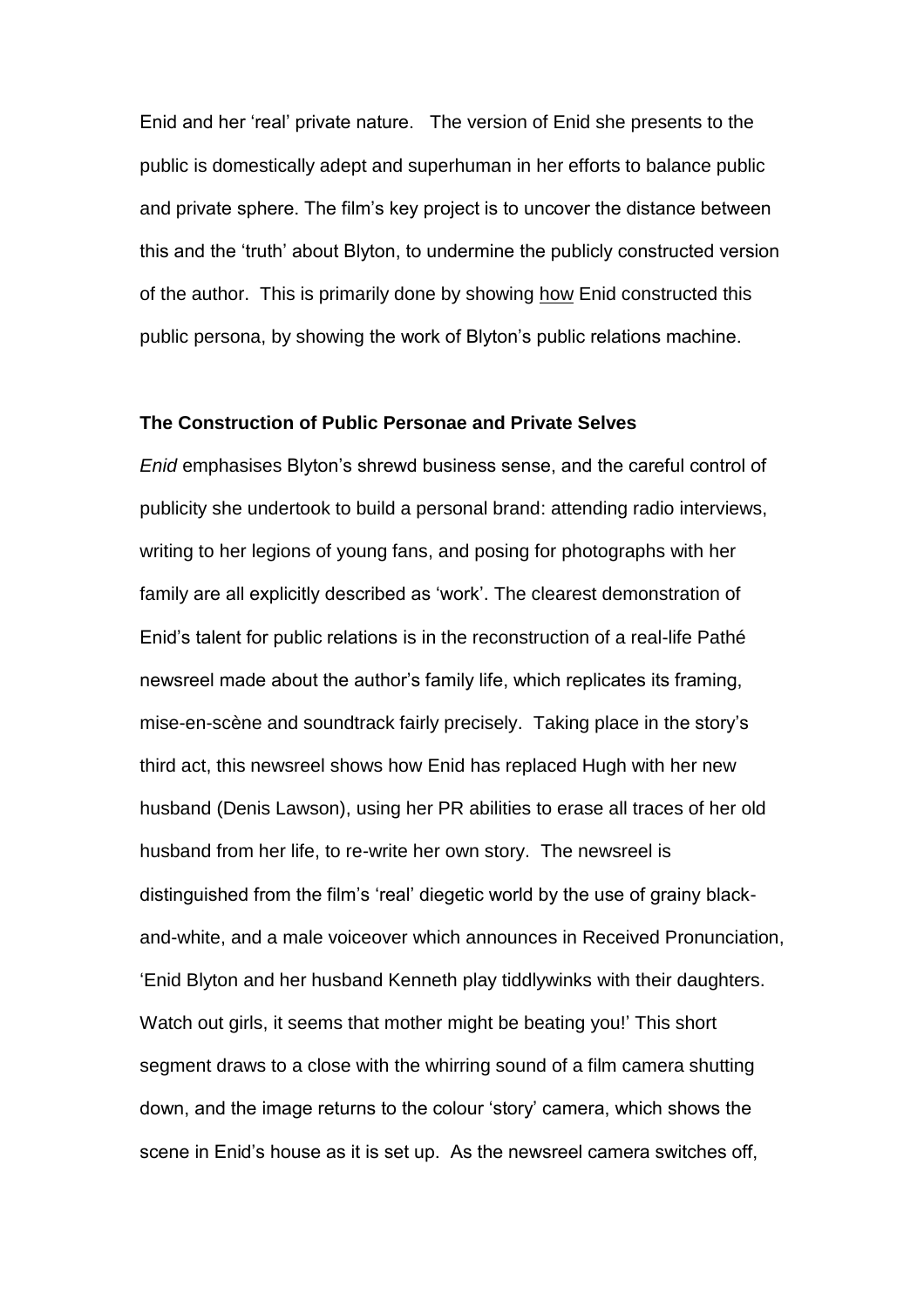Enid and Kenneth promptly walk away from the scene that has been constructed for it, leaving the children to tidy up. In this juxtaposition of the 'real' life household with the one constructed for the newsreel, we see the contradiction of Enid Blyton in microcosm: a domesticated figure onscreen, a negligent parent off-screen.

*Gracie!* uses a similar re-constructed newsreel as an economical way to cover story time, to narrate Gracie's activities and travel during World War II. In contrast to *Enid,* though, *Gracie!* makes no suggestion of archness or exploitation in Gracie's use of the press. It seems convinced – in keeping with other biographical treatments of Fields - that the public and private personas were more or less the same (Andrews, 2016b). The use of these reconstructed newsreels indicates a desire to authenticate the version of the personality portrayed in the fictionalised version. Through the imitation of artefact in this way, a trace is manufactured that connects dramatised character to real-life personality (Brinch, 2013). It is ironic, then, that the films also show that these public outputs are part of a campaign to conceal the 'real' or private person in the service of their carefully constructed public persona. The use of reconstructions like these thus presents a paradox – a means of authentication of the dramatised version of the private life that is predicated on (excessively) revealing the inauthenticity of these public personae.

The films are all equally interested in the attempts that these famous women make to use the media PR machine and its cogs – radio, newsreel, television interview – to construct their public identity, and tell the story the way they prefer. In lieu of re-producing real archival audiovisual documents of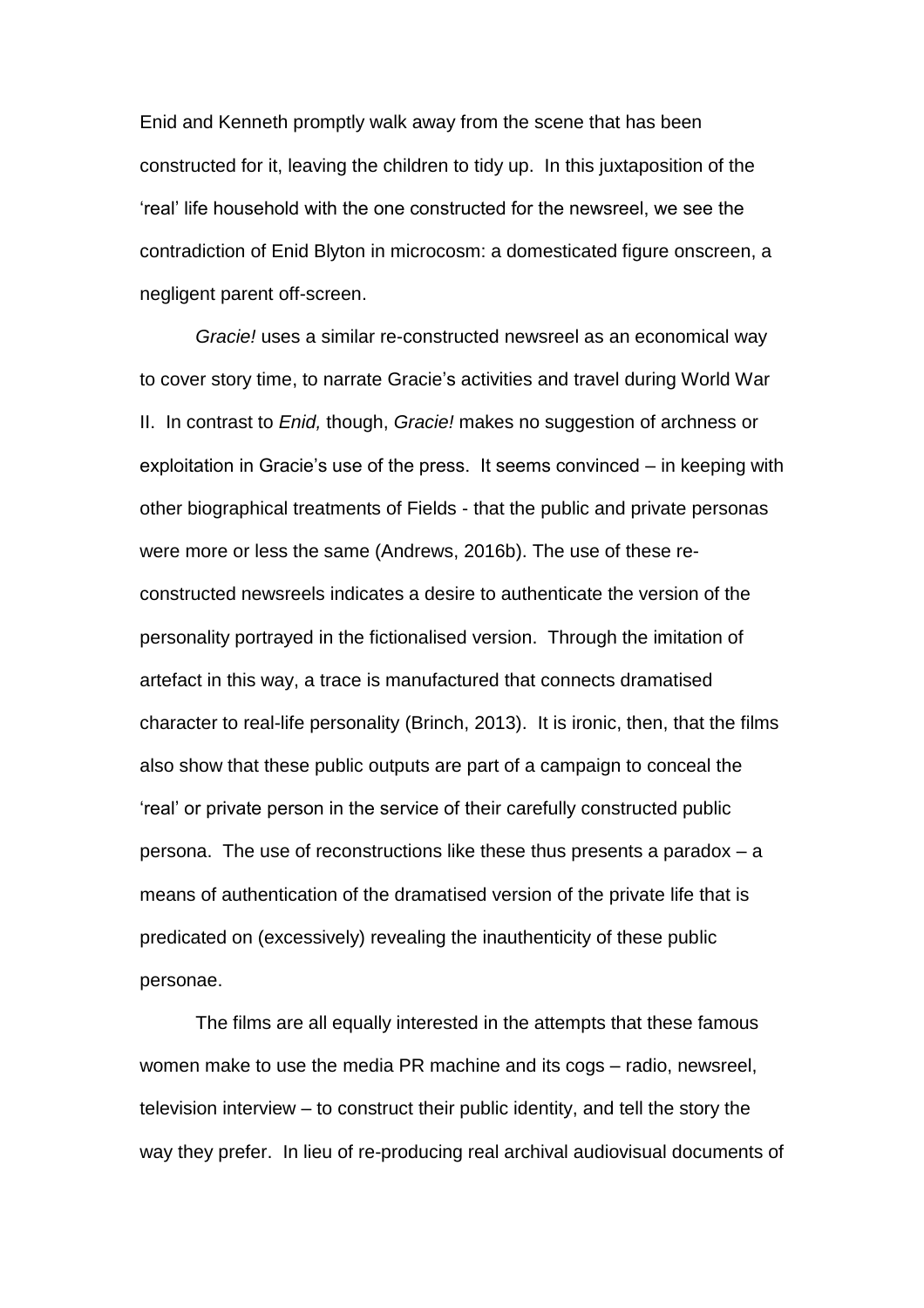its subject, *Margot* utilises a common trope in television docudrama, the talking head, to show how Margot constructs her own story. Because we hear the voice of the interviewer off camera, we can surmise that, in the diegesis, Margot is participating in an interview for television. In the first of these, she quickly dismisses the idea that her life is 'glamorous', saying 'that must be the costumes! I assure you there is nothing glamorous about going to class every day'. This is a means of acknowledging the distance between the character 'Margot Fonteyn' witnessed in performance onstage, and the dancer in her everyday life. However, a third 'Margot' is created, that is, the celebrity, who, as the drama outlines, was as much a construction as the fantasy characters danced out on stage. The use of a television format – the talking head interview – through which to dramatise this process provides a metacommentary on the contribution of television to knowledge about the public personae of  $20<sup>th</sup>$  century celebrities, a contribution that is, of course, continued through the present dramatisation.

These sections are contrasted with the primary storyline, which is coded as 'truth' through a more apparently objective, 'third person' style of narrative exposition (in contrast with the talking head's quasi-direct address). Margot's comments to the off-screen interviewer are skewed, inverted, or invented versions of the primary story. She details, for example, how romantic her husband is, when we know that he really denigrates the fantasy world she inhabits. She neglects to discuss one of the key reasons behind her delayed retirement – the use of her money to fund Tito's political ambitions – couching the decision instead as a personal one, wrought of the love of dancing and nothing more. This plot point borrows a detail from Fonteyn's life,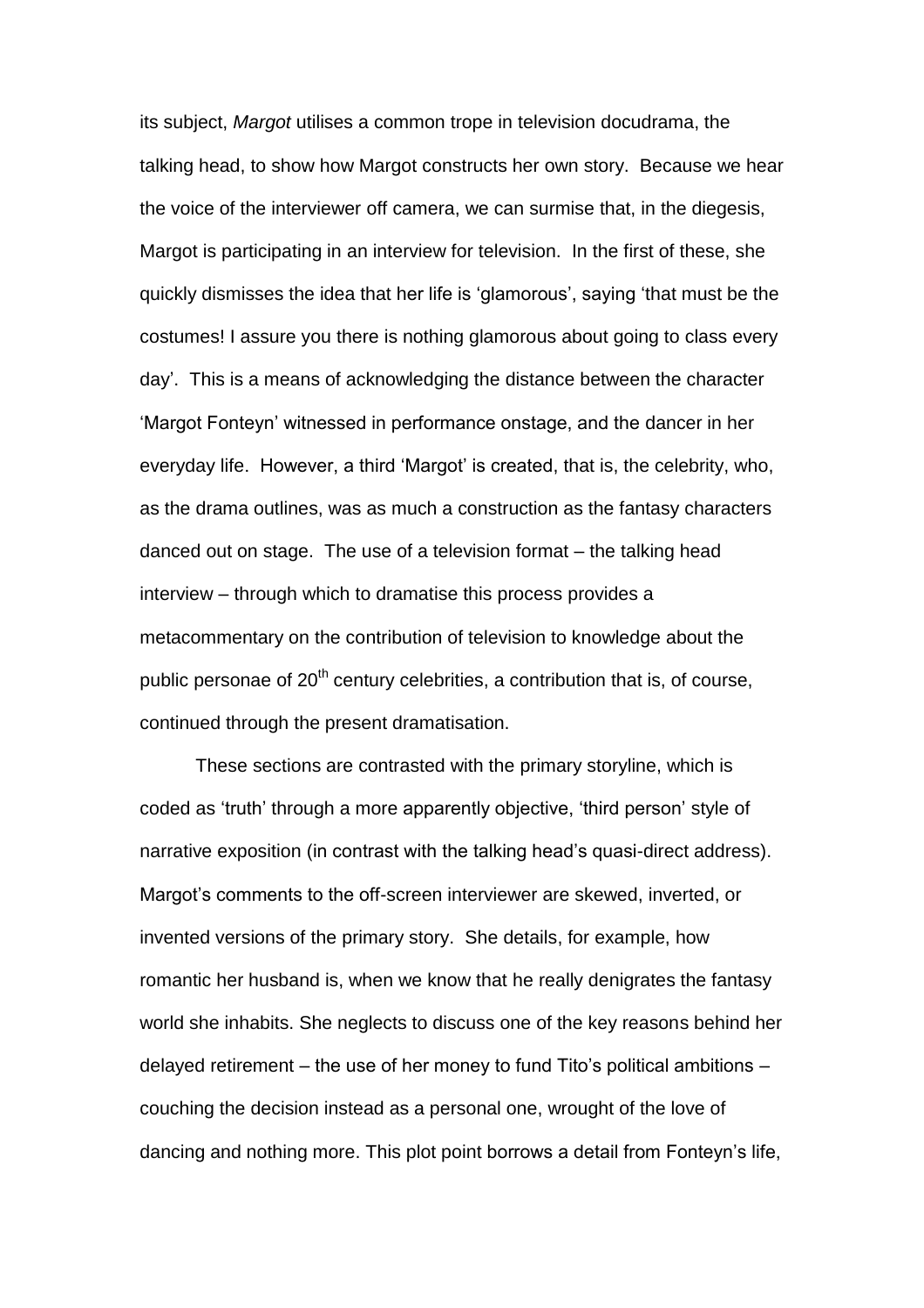as her biographer Meredith Daneman noted, 'Certainly from the time she took up with [Tito] Arias, she adopted a far less placatory tone with the press, brazenly lying to them if need be' (2005, 309). Through the interview sequences, we witness Margot shaping her public persona, one that hides the sacrifices she makes of body and personal happiness, and one that is also, crucially, separate from the fantasy characters she portrays through dance.

The deconstruction of a public persona is, of course, a central objective of biographical narration. Linda Wagner-Martin argues that the biographer has two options in this regard:

If the biographer sees that self-definition as inaccurate, then he or she must find ways of building a different story form the same facts the subject had at hand. If a biographer sees the self-definition as true, then his or her role is to enhance the subject's account – to put it in a wider context, to relate it to other histories, to find new threads in events, and then to connect them in one compelling portrait. (1994, 8)

*Gracie's* representation of Fields largely accords with her star image, the public face she self-constructed. Inasmuch as this can be taken as equivalent to self-definition, the film tends to follow the second strategy. Its recontextualisation of Fields seeks to align her with ideas of wartime British stoicism in an effort to recalibrate her image away from the reputation of cowardice and decadence that had marred her post-war career. *Margot* and *Enid,* on the other hand, correspond to the first strategy. In both these cases, the public persona is questioned through the dialectical opposition between private behaviour and attitude, and their outward, publicised manifestations. However, while Wagner-Martin presents this as an opposition between acceptance or rejection of self-definition, the approach in the *Women We Loved* films to the question of public image demonstrates that there is a third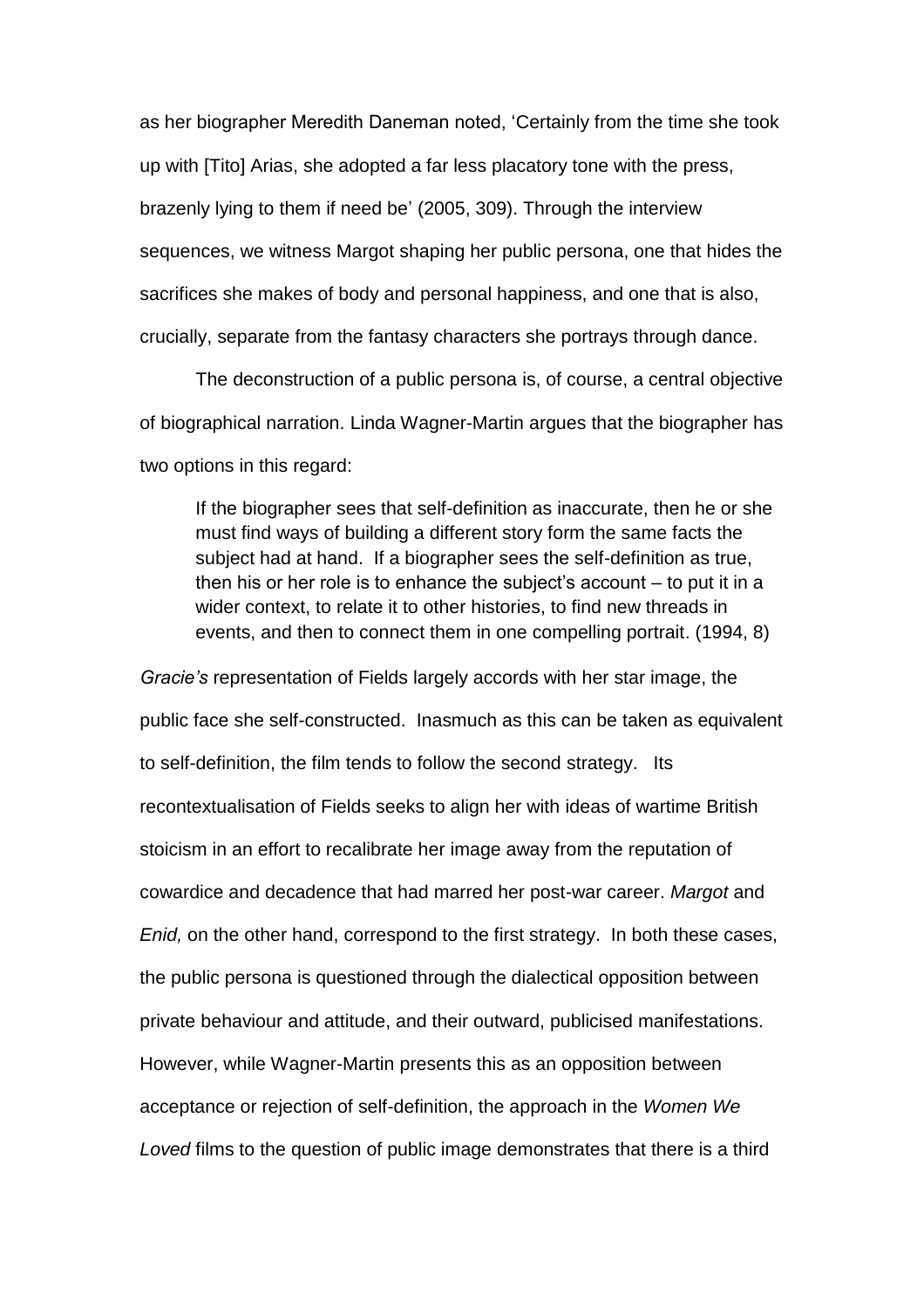option: to self-consciously explore the *process* of such image making. In doing so, though, the power of self-definition is removed from both the fictionalised character and their original, real-life referent, and appropriated by the 'author' of the biopic, whether this is considered to be the screenwriter, director or, even broadcast institution.

This uneven power dynamic between biographer and subject that has been a central source of critique for feminist scholars, and the question of privacy is particularly germane to the understanding of this complex relationship, as Judy Long has argued:

In searching for the truth in a life, the biographer encounters a fundamental dilemma in deciding how much to reveal or conceal his subject's secrets. Scenarios of power, rights, and responsibilities are played out in conjunction with stratagems for wresting information from an unwilling source. (1999, 102)

This is exaggerated when the medium of delivery shifts from written to televised biography. The likely audience for the television drama is much larger than that of any individual biography, increasing the likelihood that the audiovisual version of the life becomes fixed in public memory. The reputation of the public service broadcaster can, in addition, serve as extratextual verification of a biographical representation, given the association between the PSB and trustworthiness (Andrews, 2016a). As many discussions of docudrama have noted, this power of television institutions to convey a lasting image of a real person assigns to them the responsibility to be fair and accurate (Paget, 2011). This is not, however, coterminous with the responsibility to maintain personal mythologies through concealing secrets. Indeed, as Hermione Lee has noted, such activities might be viewed as censorship or bowdlerisation, as inherently dishonest: 'Even if it is hard to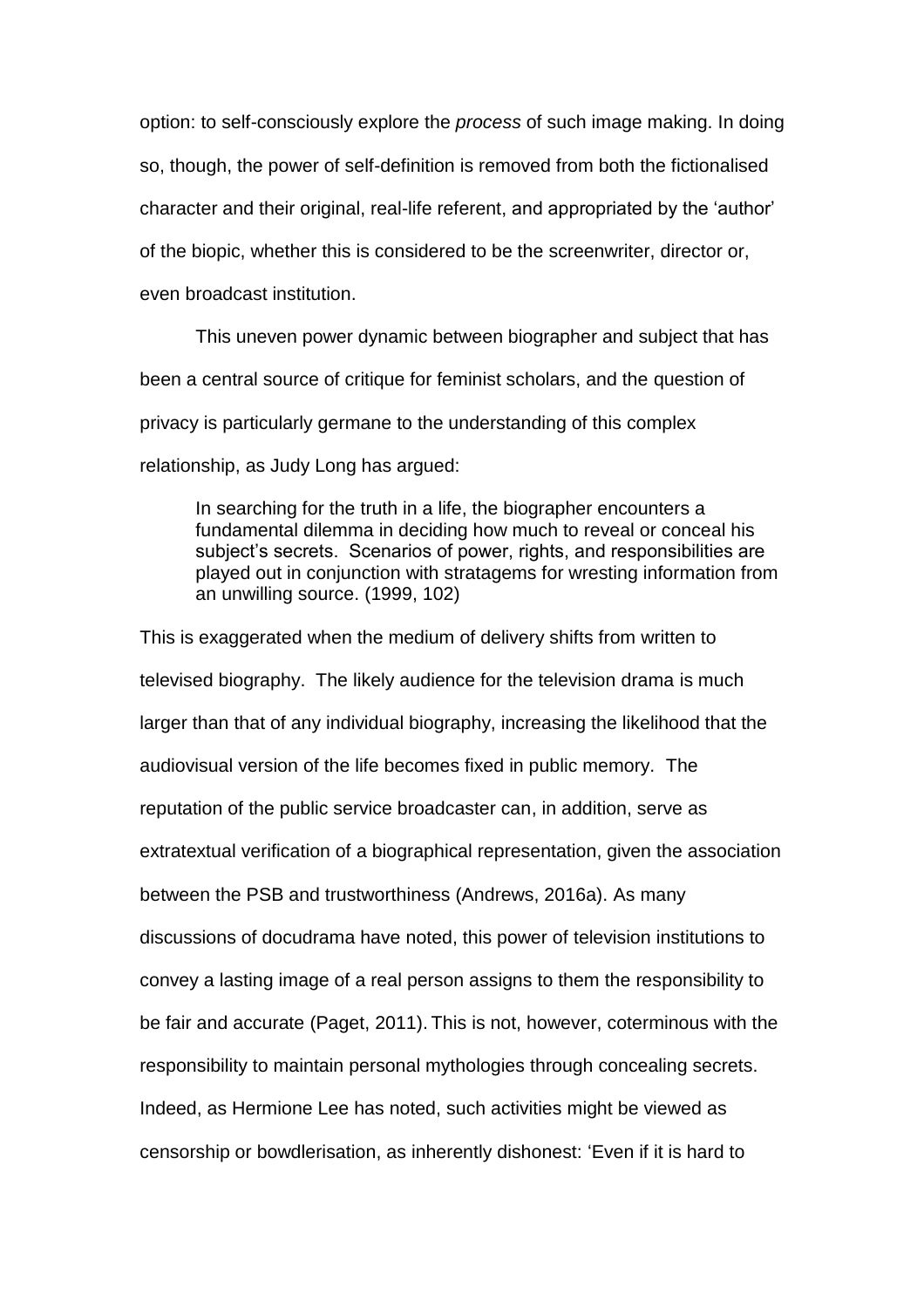distinguish, at times, between a dislike of hypocrisy and a delight in scandal, the ethics of our society entail a belief in openness' (2009, 9). Operating in these cultural conditions, the *Women We Loved* films utilise the revelation of private or secret aspects of the personalities to authenticate their representations, to imply that these dramatised versions are more truthful or honest than the public personae.

Moreover, bringing out private aspects of these subjects helps to construct psychologically convincing characters from real personalities. As Long argues, 'if the task of biography is exploration of the subject's personal mythology, then material that the subject customarily conceals yields the greatest insights' (1999, 102). Such aspects of personal lives are clearly utilised in the *Women We Loved* films to shape their representations of these women. For example, research into Blyton's private life revealed to biographer Barbara Stoney, that a hormonal condition had stunted the growth of her uterus at the age of thirteen, at roughly the time as her father abandoned the family. Stoney interpreted these events as having a significant impact on her personality, fixing her in a state of perpetual psychological adolescence and accounting for some of her less positive character traits (2006, 180). The narrative structure of *Enid*, particularly the use of childhood flashbacks, foregrounds this interpretative framing of her life. In so doing, it follows a well-worn framework for aligning the creativity of female artists and writers with mental and emotional instability (Dolan, Gordon and Tincknell, 2009). In promotional interviews*,* Bonham Carter discussed how these revelations had helped her to understand Enid as a person (Davis, 2009). Bonham Carter's reading of Enid as a childish figure is exuded through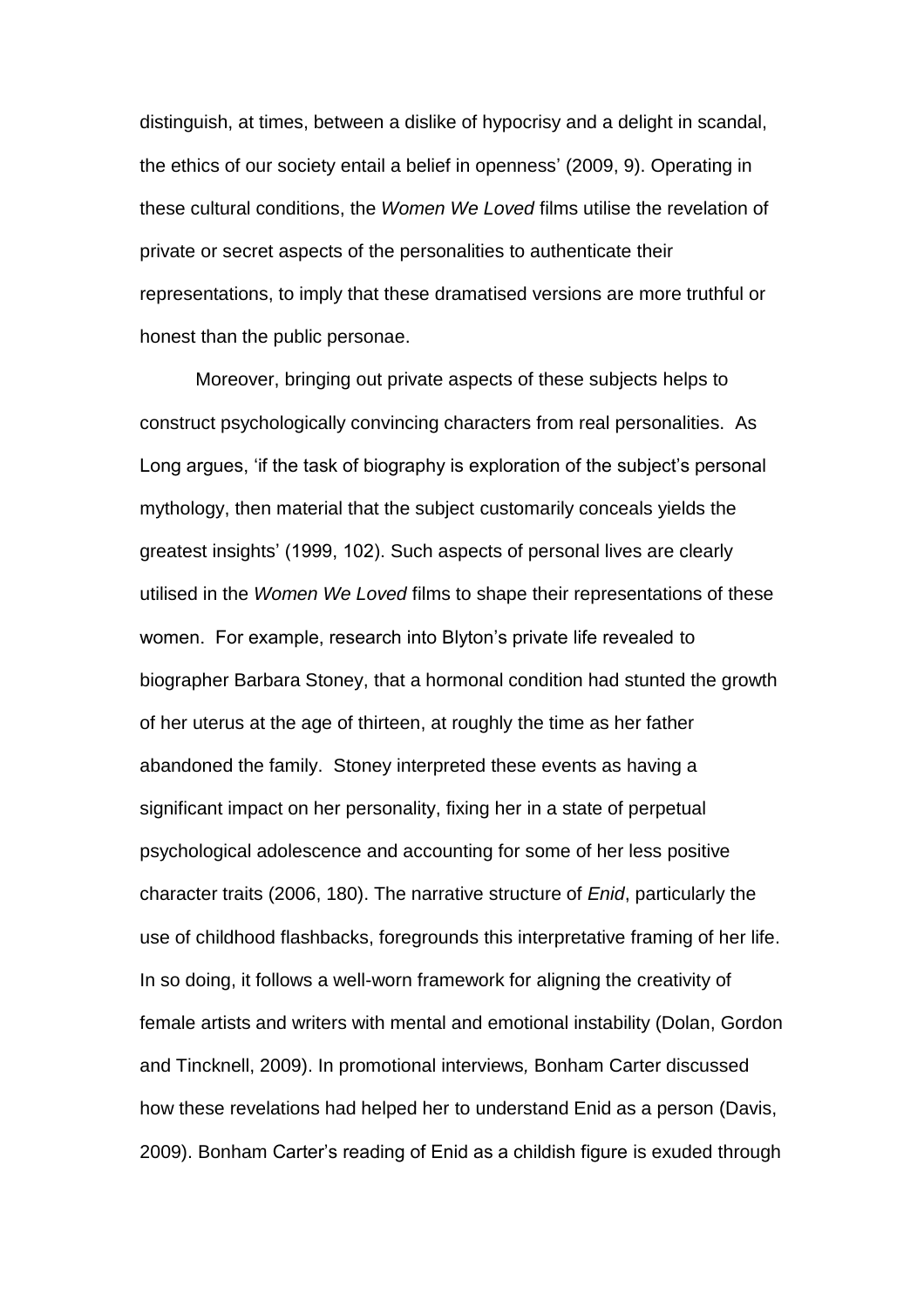her performance, at times wide-eyed, playful and enthusiastic, at others sullen, petulant and impatient. This specific piece of private information is the cornerstone of the film's representation of Blyton, a revelation seen as the undiluted 'truth' of this complex figure.

In addition to isolating specific biographical events or circumstances as the centre of their interpretations of real life figures, (to the exclusion of other, equally salient facts), screen biographies can combine reconstructed public fact and invented or exaggerated fiction in ways that would tend to be unacceptable in conventional written biography. *Margot's* treatment of the disputed sexual relationship between Fonteyn and Nureyev provides a good example of this*.* There were persistent rumours of an affair, which she always denied, but he confirmed. Perhaps inevitably, it is the confirmation that plays out in the film. At the end of a passionate performance of *Giselle*, we see Rudolph and Margot in front of the curtain, taking their bows and performing a ritual in which she is given a bouquet of flowers, offers one to him, and he kisses her skirt. This is presented in a combination of diegetic audience point-of-view long shots and a series of eyeline-matched medium close ups of Margot and Rudolph gazing intensely at one another. The organisation of shots in this manner highlights that, though these events take place in an overtly public forum, they have personal and private resonance to these protagonists. The camera follows them behind the curtain, where they exchange a short exchange of desiring glances, framed in intimate medium two-shot. These shots are shadowed, though a strong light from the stage illuminates their sweating bodies. Combined with the sound of their heavy breathing, the register of these images is clearly an erotic one, confirmed in a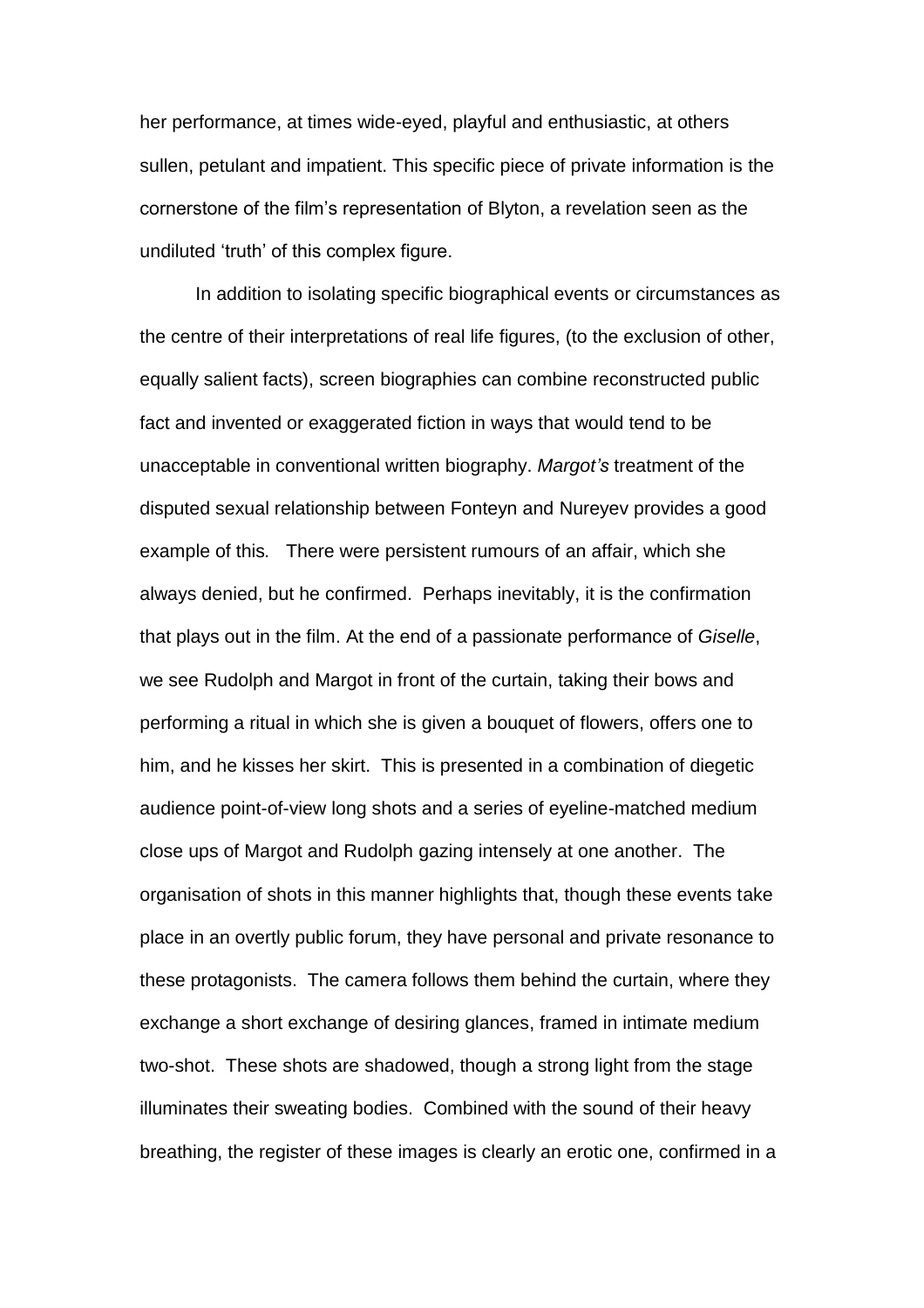sound-led match cut, which reveals Rudolph and Margot in bed at the climax of aggressive sex. Many aspects of the sequence immediately prior to this (such as the flower ritual) are drawn from publicly recorded acts from the real lives of Fonteyn and Nureyev. Their juxtaposition with the conjectured sexual relationship means that the film has taken an unambiguous position on this particular question about Fonteyn's private life. Her biographer, Meredith Daneman, was more reticent about this relationship

The frustration which they have bequeathed to us endures for a very good reason – in order to lead us to the real question, and to its true answer: namely the fact that rapture has a realm beyond the bedroom, and that whatever took place behind closed doors, out of our sight, was *nothing* compared to what happened on stage, in front of our eyes. (2005, 408)

Given that the only explicit sex scene in the film is short, rather brutal, and shot lit in unromantic white light, its arguable that the film takes the same view, that the fact or otherwise of sexual contact is only a minor detail in a working relationship that was fascinating on its own terms.

Extrapolating elements of the private personality from both widely available knowledge about a famous person, such as their public behaviours and attitudes, and from more intimate details revealed about the private life is a means of constructing authentic and convincing televisual characters from real-life personalities. However, this comes at the expense of the subject, in terms of their reputational legacy and their (or their family's) control over it. Susan Ware argues that such a collapse of personal privacy is in keeping with a key trend of twentieth-century popular culture, 'the disappearing boundary between public and private life', has had a huge influence on contemporary biography. She goes on to question: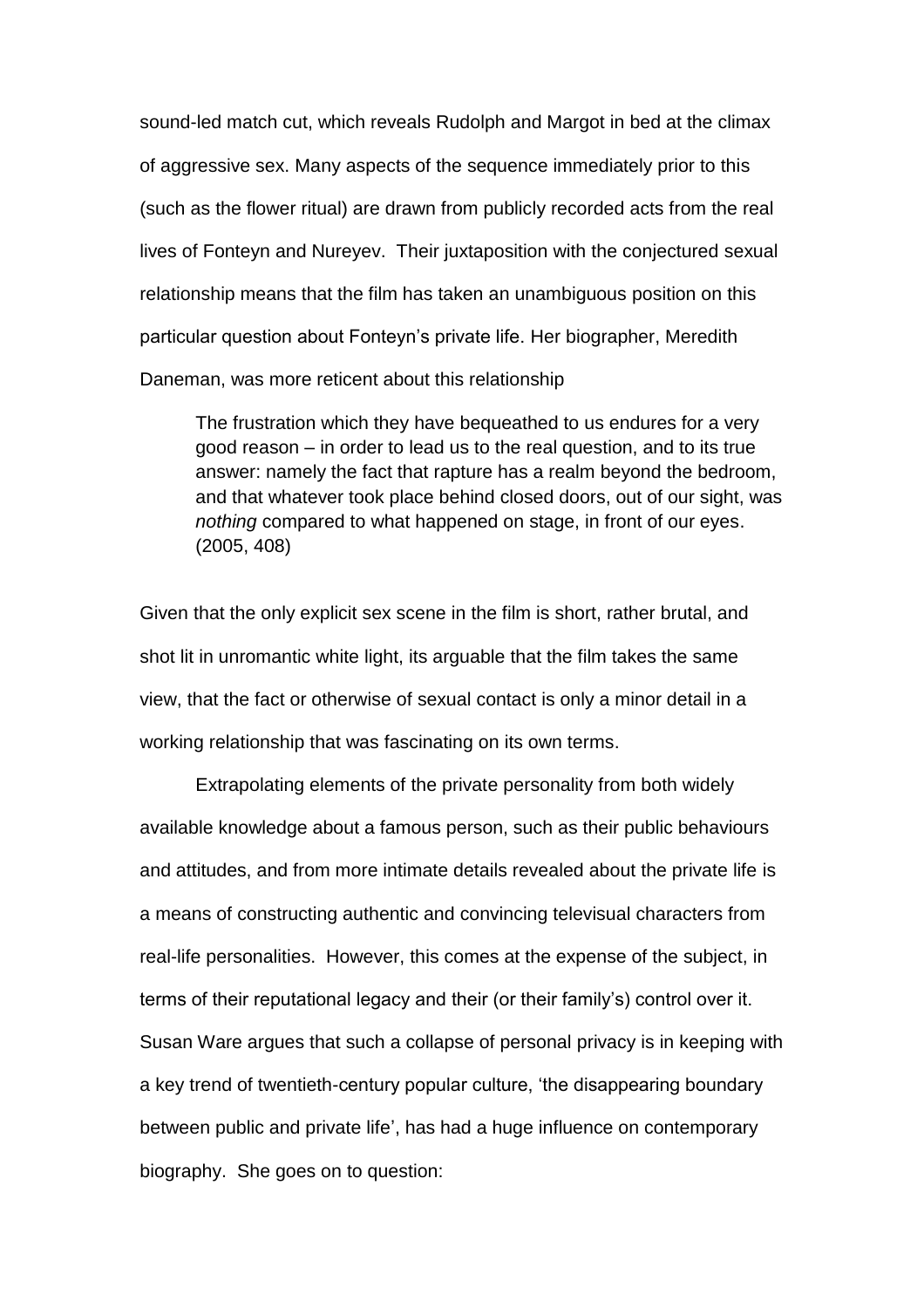But to what end? Too often the details seem included solely for titillation rather than integrated into an overall interpretation of someone's life. Without such a larger explanatory purpose, details from private lives, far from fulfilling the goals of feminist biography, are simply the personal without the political. (2010, 417-8)

Ware's critique of the breakdown of privacy does seem apt in the context of the *Women We Loved* season. Their 'explanatory purpose', in Ware's terms, is not particularly evident, and their intense focus on the life histories of these specific figures, often with minimal explanation of or reference to historical context, means that the political is indeed divorced from the personal.

## **Conclusion**

In the biographical drama, accommodation must be made between the public record, that is, the 'knowledge' about a figure and her actions that is recirculated in the public domain, and the private personality, which may be reconstructed from the real behaviours or attitudes of the subject through a process of research, or may be largely invented by the writer to fulfil drama's requirement of psychologically rounded, comprehensible characters (or, of course, some combination of the two). When the subject of such dramas is female, however, this tension between public and private personality acquires another layer of complexity, centred on the uncertain position of women in the public sphere, as opposed to their culturally codified 'natural' place in the private, domestic space. The *Women We Loved* films exemplify these tensions through their central melodramatic narrative drive which seeks to locate their characters ambivalently in the private space of the home, and through their exposure of their central character's construction of public personae, whilst at the same time revealing 'truths' about their biographical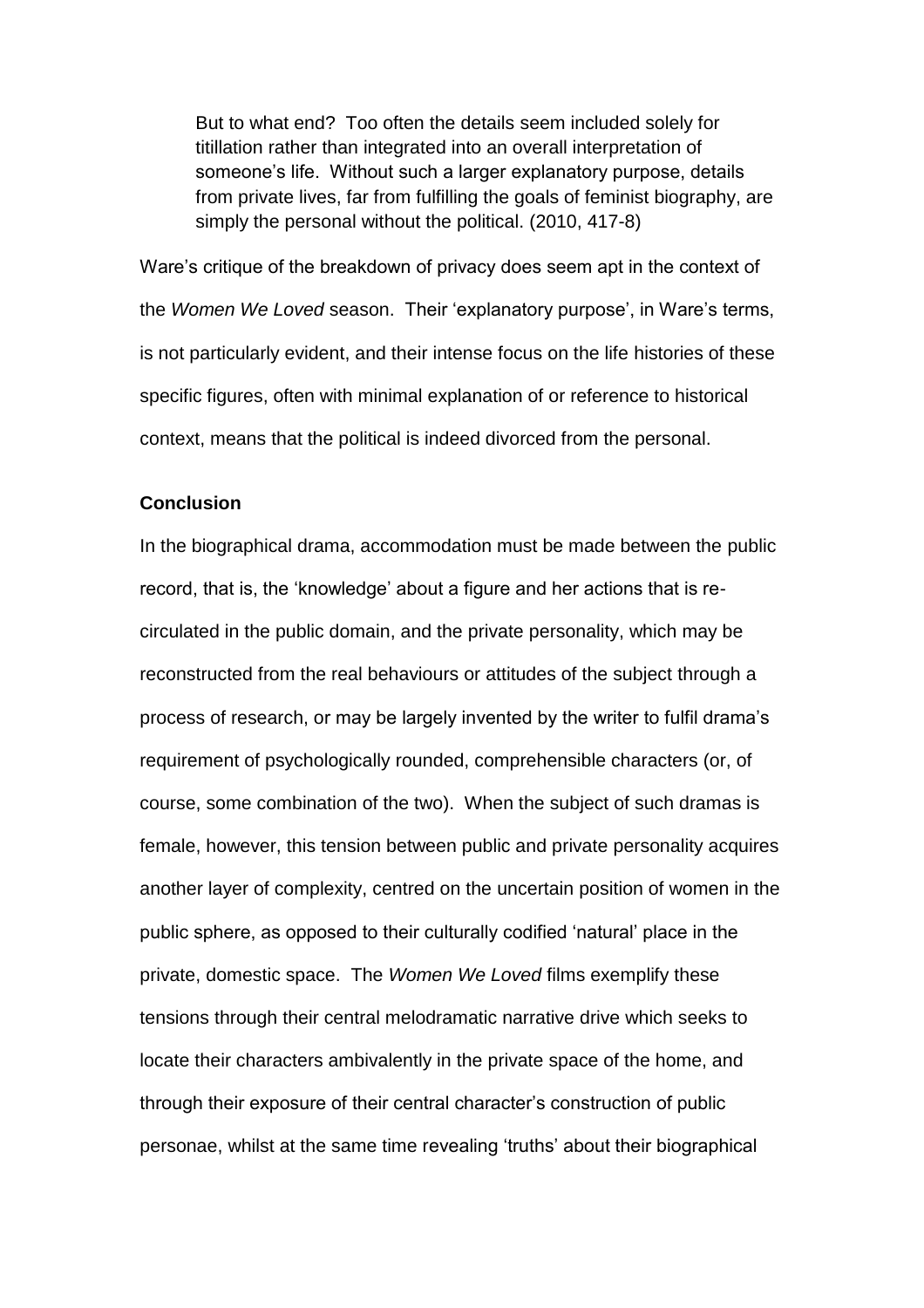subject which were not previously common public knowledge. There is a central paradox here: revelations about the 'private' life, many of which are invented or exaggerated, are used as a means of authenticating their portrayals and undermining the public figure.

Submitting these films to an analysis informed by feminist biography scholarship reveals the complexities in the televised representation of famous female lives. Telling the stories of prominent female figures through the medium of broadcast television, even on a niche digital channel, allows for renewed attention to these lives, offering the process of 'reclamation' for women's history seen by Jacquelyn Dowd Hall as crucial to the process of feminist biography. Even where the biopics offer revisionist portrayals of their subjects, the very practice of scrutinising in this public forum the contribution and value of female popular cultural figures could suggest a feminist approach. In other words, their selection for special attention by the nation's public service broadcaster as the subjects of not only dramatisations, but complementary scheduled programming over the course of three evenings can be seen as symbolically further inducting Blyton, Fields and Fonteyn into the pantheon of influential and noteworthy British cultural figures. However, as Liz Stanley has pointed out, simply selecting female figures for such treatments cannot be considered an inherently feminist move:

Treating the production of biography in an epistemologically and theoretically more critical fashion requires recognising that the choice of subject is located within political processes in which some people's lives, but not others, are seen as interesting and/or important enough to be committed to biography. (1992, 9)

Stanley's argument has far reaching consequences and provokes difficult questions: why these women, who lived privileged, extraordinary, seemingly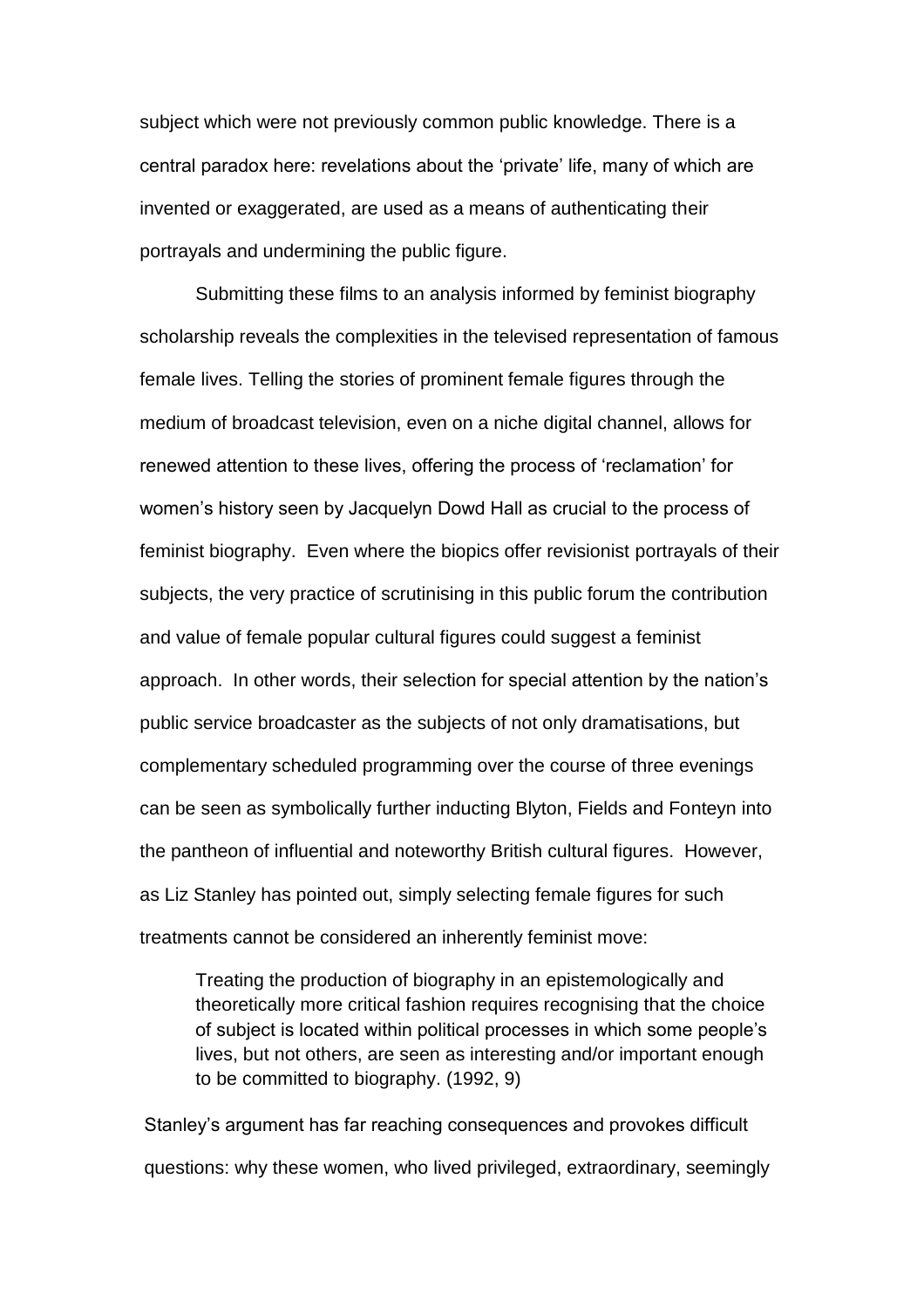apolitical lives? The selection of these women as subjects fits within the remit of the broadcaster, as they are recognisable figures to a certain demographic section of the British public, likely to be white, older, middle class. This perpetuates hierarchical power dynamics that feminist scholars like Stanley have critiqued. Moreover, the narrative parallels between these women's lives that are drawn by the dramas are emphasised by their appearance in a television season, reducing their uniqueness to a formula followed by other dramatised biographical treatments of women. The exposure of apparent failures in the private life as the necessary sacrifice that these women must make to achieve their public successes renders these stories of culturally important women not as celebrations, but as cursory reminders that, while they may have been *Women We Loved,* they are not women we would want or aspire to be.

### **References**

Andrews, Hannah. 2016a. 'BBC Four Biopics: Lessons in Trashy Respectability'. *Journal of British Cinema and Television*, 13:3

Andrews, Hannah, Hannah. 2016b. ''No-nonsense-two-up-two-down-by-gumyou-daft-ha'poth-Northerness': Jane Horrocks, Gracie Fields and performing generic Northernness', *Journal of Popular Television*, 4:2.

Backscheider, Paula R. 1999. *Reflections on Biography*. Oxford: Oxford University Press.

BARB (Broadcasters Audience Research Board). 2015. 'Weekly Top Ten.' Accessed 3 November 2015. [http://www.barb.co.uk/whats-new/weekly-top-](http://www.barb.co.uk/whats-new/weekly-top-10?_s=4)10?  $s=4$ 

BBC (British Broadcasting Corporation). 2015. 'BBC Genome Project.' Accessed 3 November 2015. [http://genome.ch.bbc.co.uk](http://genome.ch.bbc.co.uk/)

Bingham, Dennis. 2010. *Whose Lives are they Anyway? The Biopic as Contemporary Film Genre.* New Brunswick, NJ: Rutgers University Press.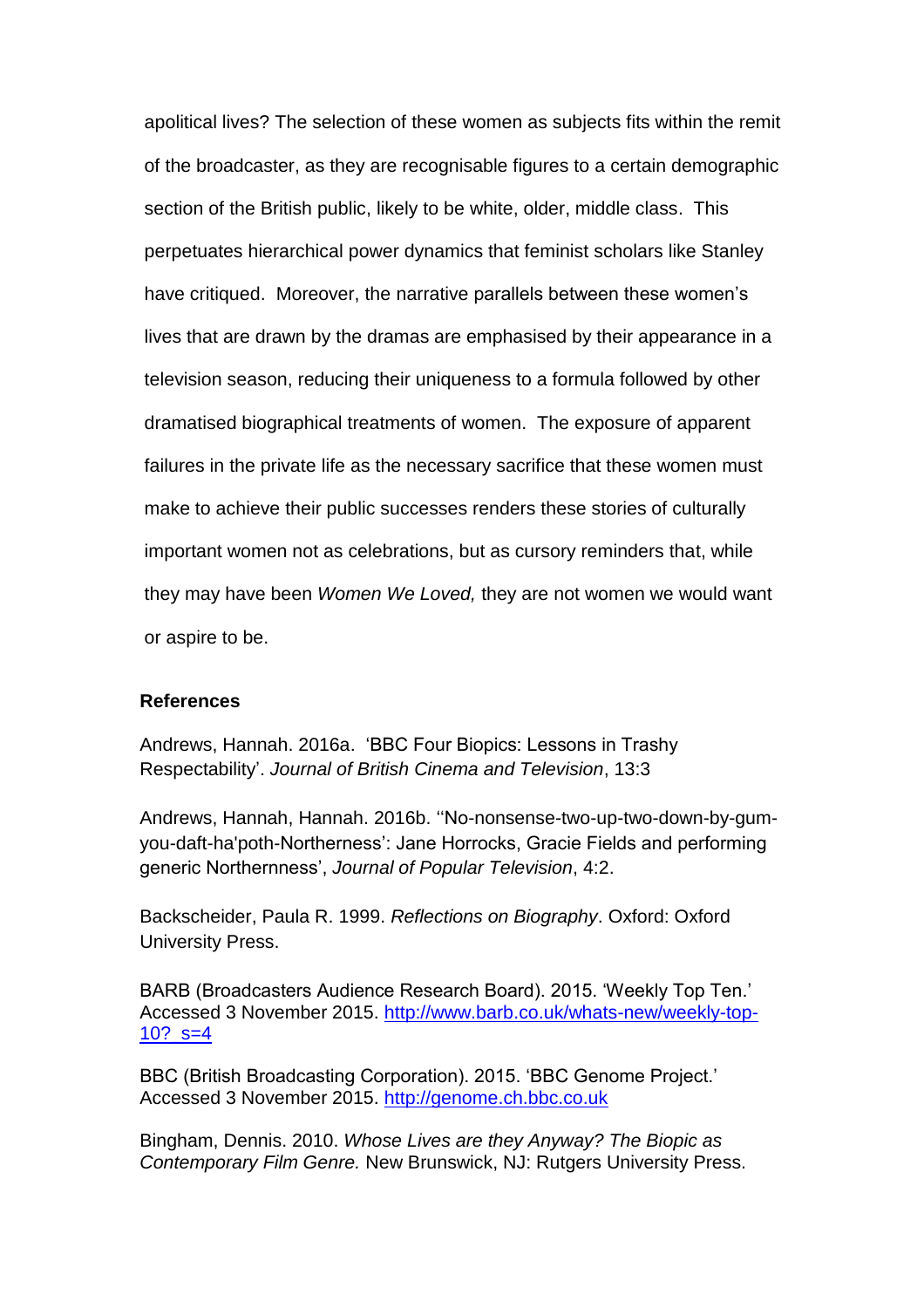Brinch, Sara. 2013. 'Tracing the originals, pursuing the past: *Invictus* and the 'based-on-a-true-story' film as adaptation' in, *Adaptation Studies: New Challenges, New Directions*, edited by Jørgen Bruhn, Anne Gjelsvik and Eirik Frisvold Hanssen, 223 – 244. London: Bloomsbury.

Brunsdon, Charlotte and Lynn Spigel. 2008. 'Introduction'. In *Feminist Television Criticism: A Reader (Second Edition)* edited by Brunsdon and Spigel, 1 – 21. Maidenhead: Open University Press.

Conlan, Tara. 2009. 'Christopher Ecclestone to play John Lennon in BBC4 drama', *Media Guardian online.* Accessed 29 Jan 2016. [http://www.theguardian.com/media/2009/nov/27/christopher-eccleston-john](http://www.theguardian.com/media/2009/nov/27/christopher-eccleston-john-lennon-bbc4)[lennon-bbc4](http://www.theguardian.com/media/2009/nov/27/christopher-eccleston-john-lennon-bbc4)

Custen, George F. 1992. *Bio/Pics: How Hollywood constructed public history*. New Brunswick, NJ: Rutgers University Press.

Daneman, Meredith*.* 2005. *Margot Fonteyn*. London: Penguin.

Davis, Serena. 2009. 'Helena Bonham-Carter on being Enid Blyton'. *Daily Telegraph,* 13 November. Accessed 16 Oct 2015. [http://www.telegraph.co.uk/culture/tvandradio/6562811/Helena-Bonham-](http://www.telegraph.co.uk/culture/tvandradio/6562811/Helena-Bonham-Carter-on-being-Enid-Blyton.html)[Carter-on-being-Enid-Blyton.html](http://www.telegraph.co.uk/culture/tvandradio/6562811/Helena-Bonham-Carter-on-being-Enid-Blyton.html)

Doane, Mary Ann. 1991. *Femmes Fatales: Feminism, Film Theory, Psychoanalysis.* London: Routledge.

Dolan, Josephine, Gordon, Suzy, and Tincknell, Estella. 2009. 'The Postfeminist Biopic: Re-telling the past in *Iris, The Hours* and *Sylvia*' in *Adaptation in Contemporary Culture: Textual Infidelities*, edited by Rachell Carroll, 174- 185. London: Continuum.

Dowd Hall, Jacquelyn. 1987. 'Second Thoughts: On Writing a Feminist Biography'. *Feminist Studies* 13(1): 19-37.

Ferres, Kay. 2002. 'Gender, Biography and the Public Sphere'. In *Mapping Lives: The Uses of Biography,* edited by Peter France and William St. Clair, 302-319. Oxford: Oxford University Press.

Fraser, Nancy. 1990. 'Rethinking the Public Sphere: A Contribution to the Critique of Actually Existing Democracy'. *Social Text* 25/26: 56 – 80.

Lee, Hermione. 2009. *Biography: A Very Short Introduction*. Oxford: Oxford University Press.

Lipkin, Steven N. 2002. *Real Emotional Logic: Film and Television Docudrama as Persuasive Practice*. Carbondale and Edwardsville, IL: Southern Illinois University Press.